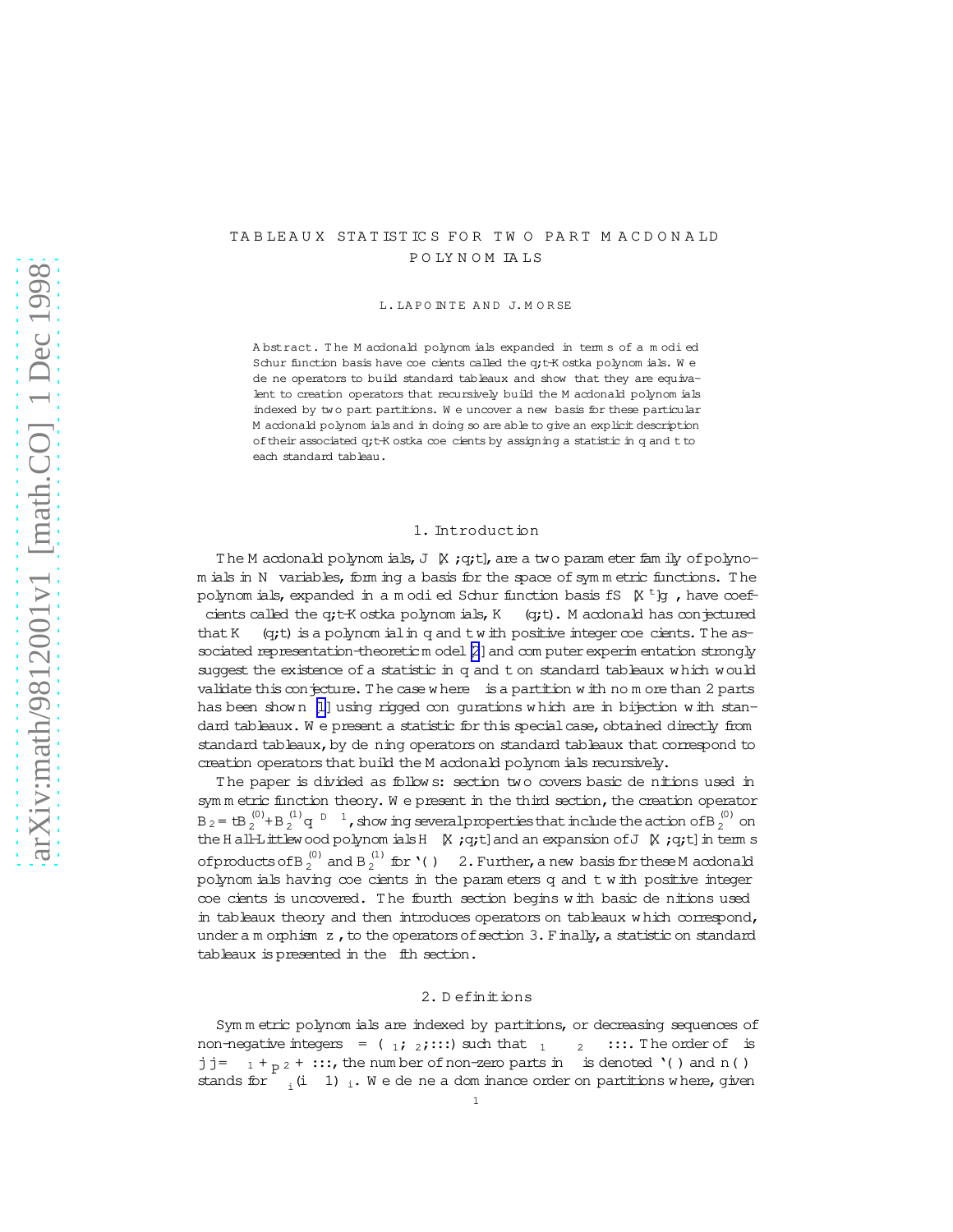two partitions such that  $j = j$   $j$  when  $1 +$   $\frac{1}{l}$   $\frac{1}{l}$   $\frac{1}{l}$   $\frac{1}{l}$   $\frac{1}{l}$   $\frac{1}{l}$   $\frac{1}{l}$   $\frac{1}{l}$   $\frac{1}{l}$   $\frac{1}{l}$   $\frac{1}{l}$   $\frac{1}{l}$   $\frac{1}{l}$   $\frac{1}{l}$   $\frac{1}{l}$   $\frac{1}{l}$   $\frac{1}{l}$   $\frac{1}{$ A partition m ay be associated to a Young diagram with  $\frac{1}{1}$  lattice squares in the i<sup>th</sup> row, from the bottom to top. For instance, the Young diagram of =  $(5,4;2;1)$ is

| └┵                                                                                                                                                                                                                                                                                                                                                                                                                                                       |       |
|----------------------------------------------------------------------------------------------------------------------------------------------------------------------------------------------------------------------------------------------------------------------------------------------------------------------------------------------------------------------------------------------------------------------------------------------------------|-------|
| $\overline{\text{HH}}$ $\overline{\text{H}}$ $\overline{\text{H}}$ $\overline{\text{H}}$ $\overline{\text{H}}$ $\overline{\text{H}}$ $\overline{\text{H}}$ $\overline{\text{H}}$ $\overline{\text{H}}$ $\overline{\text{H}}$ $\overline{\text{H}}$ $\overline{\text{H}}$ $\overline{\text{H}}$ $\overline{\text{H}}$ $\overline{\text{H}}$ $\overline{\text{H}}$ $\overline{\text{H}}$ $\overline{\text{H}}$ $\overline{\text{H}}$ $\overline{\text{H}}$ | (2.1) |

For each square s =  $(i,j)$  in the diagram of , let  $\iota^0(s); \iota(s)$  and  $a^0(s)$  be respectively the num ber of squares in the diagram of to the south, north, east and west of the square s. The transposition of a Young diagram associated to w ith respect to the m ain diagonal gives the conjugate partition  $0$ . For example, the conjugate of  $(2.1)$  is

| 日                                                                              |       |
|--------------------------------------------------------------------------------|-------|
|                                                                                |       |
| $\begin{aligned} & \begin{aligned} & \text{HH}_1, \end{aligned} \end{aligned}$ |       |
|                                                                                | (2.2) |
|                                                                                |       |

which gives  $0 = (4;3;2;2;1)$ .

We shalluse -rings, needing only the form alring of symmetric functions Sym to act on the ring of rational functions in  $x_1$ ;:::; $x_N$ ; q;t, w ith coe cients in R. The ring Sym is geperated by power sum s  $\frac{1}{2}$ , i = 1;2;3:::. The action of  $\frac{1}{2}$  on a rational function  $\overline{c} u = d v$  is by denition

$$
\begin{array}{c}\n\text{P} & \text{H} & \text{P} \\
\text{C} & \text{U} & \text{I} \\
\text{A} & \text{V}\n\end{array} = \begin{array}{c}\n\text{P} & \text{C} & \text{U}^{\text{i}} \\
\text{P} & \text{A} & \text{V}^{\text{i}} \\
\text{A} & \text{V}^{\text{i}}\n\end{array} \tag{2.3}
$$

w ith c ;d 2 R and u ;v m onom ials in  $x_1$ ;::; $x_N$ ;q;t. Since any symmetric function is uniquely expressed in term softhe power sum s,  $(2.3)$  extends to an action of Sym on rational functions. In particular, a symmetric function f(x<sub>1</sub>;:::;x<sub>N</sub>) can be denoted f $[x_1 + \quad \phi \times W$  e shalluse the elem ents  $X = x_1 + \phi \times X$  $X^{tq} = X (t 1) = (q 1)$  and  $X^{t} = X (t 1)$ .

The M acdonald polynom ials can now be dened. We associate the number

$$
z = 1^{m_1} m_1! 2^{m_2} m_2!
$$
 (2.4)

to a parition with  $m_i$  () parts equal to i. De ne a scalar product h; i<sub>gt</sub> on  $Sym Q [q; t] by$ 

h [X]; [X] 
$$
i_{q,t} = z \frac{Y^{i}}{1} \frac{1}{1} \frac{q^{i}}{t^{i}}
$$
; (2.5)

where '( ) is the num ber of parts of . The M acdonald polynom ials  $J \ K$ ; q;t] are uniquely specied by [\[8\]](#page-18-0)

(i) 
$$
\text{LJ } \text{i}_{\text{q,t}} = \begin{cases} 0; & \text{if } \theta \text{ } ; \end{cases}
$$
 (2.6)

(ii) J 
$$
\times
$$
 q;t] =  $\vee$  (q;t)S  $\times$ ]; (2.7)

(iii) v (q;t) = 
$$
\int_{s2}^{Y} (1 + q^{a(s)}t^{s+1})
$$
; (2.8)

where  $S[X]$  is the usual Schur function.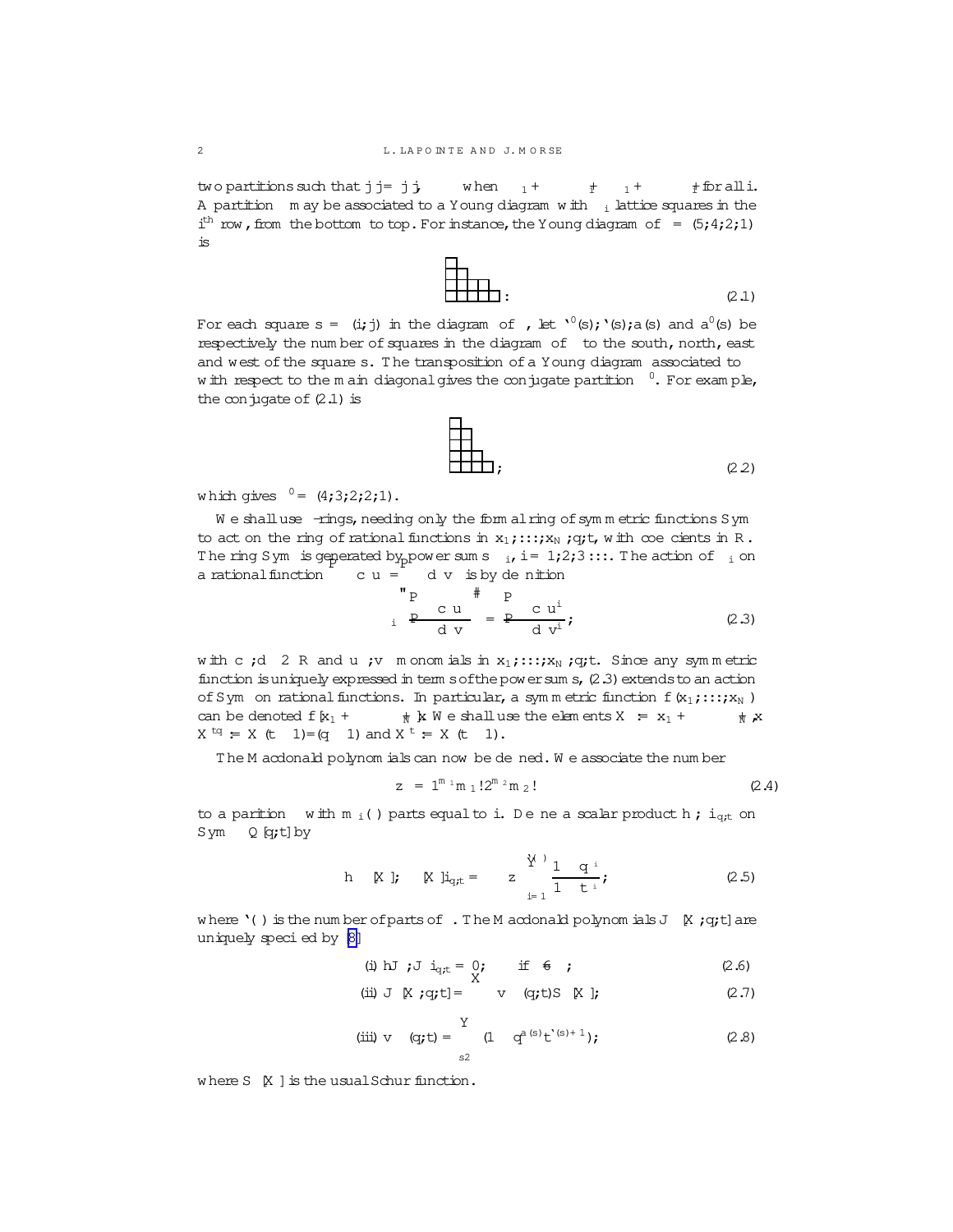It has been conjectured [\[8](#page-18-0)] that the M acdonald polynom ials J  $[$ K ;q;t], w hen expanded in the fS  $\,$  K  $\,$  t  $\,$  lg basis, have expansion  $\infty$  e cients that are polynom ials in q;tw ith positive integer coecients.T hat is X

$$
J K; q; t] = K (qt)S Kt]; \qquad (2.9)
$$

w ith K  $(q; t)$  2 N  $(q; t)$ . This conjucture has been proven [\[1\]](#page-18-0) in the case where '( ) 2 (in fact, in the equivalent case where  $1 - 2$ ) using rigged con gurations. In this paper we present a description of these K  $(q; t)$  with  $'( )$  2 in term s of tableaux com binatorics.

# 3. A lgebraic Side

A M acdonald polynom ial indexed by any partition can be constructed by repeated application of creation operators  $B_k$  de ned  $[3, 5]$  such that

$$
B_k J K; q; t = J_{+1^k} K; q; t]; \qquad ( ) k; \qquad (3.1)
$$

orm ore specically, when  $k = 2$ ,

$$
B_2 J_{m,n} \times \mathbf{j} q \mathbf{j} = J_{m+1,n+1} \times \mathbf{j} q \mathbf{j} \mathbf{k} \tag{3.2}
$$

If V is the Q  $[q; t]$ -linear span of J  $\kappa$  ; q;t]  $\frac{1}{(1 + q)^2}$ , since it is known  $\lbrack \beta \rbrack$  that

$$
J \times q; t] = \begin{cases} X & (1, 2) \\ C & (q; t) \end{cases} S \times \begin{cases} t^q \\ t^q \end{cases}; \tag{3.3}
$$

for some c (q;t) 2 Q [q;t], V is also the Q [q;t]-linear span of S  $\,$  K <sup>tq</sup>]  $\,$ <sub>( ) 2</sub>. The action ofB <sup>2</sup> on V can thusbe dened by itsaction on S [X tq] '( ) <sup>2</sup> ,introduced in  $[4]$  as

$$
B_2 S_{m,n} \times {}^{tq} = \det \begin{array}{cc} (1 + tq^{m+1})S_{m+1} \times {}^{tq} & (1 + q^{m+2})S_{m+2} \times {}^{tq}] \\ (1 + tq^{n})S_{n} \times {}^{tq}] & (1 + q^{n+1})S_{n+1} \times {}^{tq}] \end{array} \tag{3.4}
$$

It will be convenient to split the operator  $B_2$  into a sum of two operators,

$$
B_2 = tB_2^{(0)} + B_2^{(1)}q^{D-1};
$$
 (3.5)

where D is the operator such that  $D f[K] = df[K]$  on any hom ogeneous function of degree d and where B  $_2^{(0)}$  and B  $_2^{(1)}$  are de ned on V by

$$
B_2^{(0)} S_{m,n} \times {}^{tq} = \det \begin{array}{cc} q^{m+1} S_{m+1} \times {}^{tq} & (1 \ q^{m+2}) S_{m+2} \times {}^{tq} \\ q^{n} S_n \times {}^{tq} & (1 \ q^{n+1}) S_{n+1} \times {}^{tq} \end{array} ; \tag{3.6}
$$

and

$$
B_2^{(1)} S_{m,n} \times {}^{tq} = q^{m+n+1} \det \begin{array}{cc} S_{m+1} \times {}^{tq} & (1 \ q^{m+2}) S_{m+2} \times {}^{tq} \\ S_n \times {}^{tq} & (1 \ q^{n+1}) S_{n+1} \times {}^{tq} \end{array} \tag{3.7}
$$

These expressions, obtained by expanding  $(3.4)$ , provide that  $(3.5)$  holds on V.

W e use the follow ing deform ation ofthe H all-Littlewood polynom ials

$$
H K q;;t] = q^{n(^{0)}K} (1=q;0)S \circ K^{t}; \qquad (3.8)
$$

which is a basis for the ring of symmetric functions since the H  $\,$  K ;q;t]'s are linearly independent; i.e., the K  $(1=q;0)$  m atrix is triangular with respect to the partial ordering and K  $(1-q;0)=1$ . These polynom ials are specializations of the M acdonald polynom ials.M ore precisely,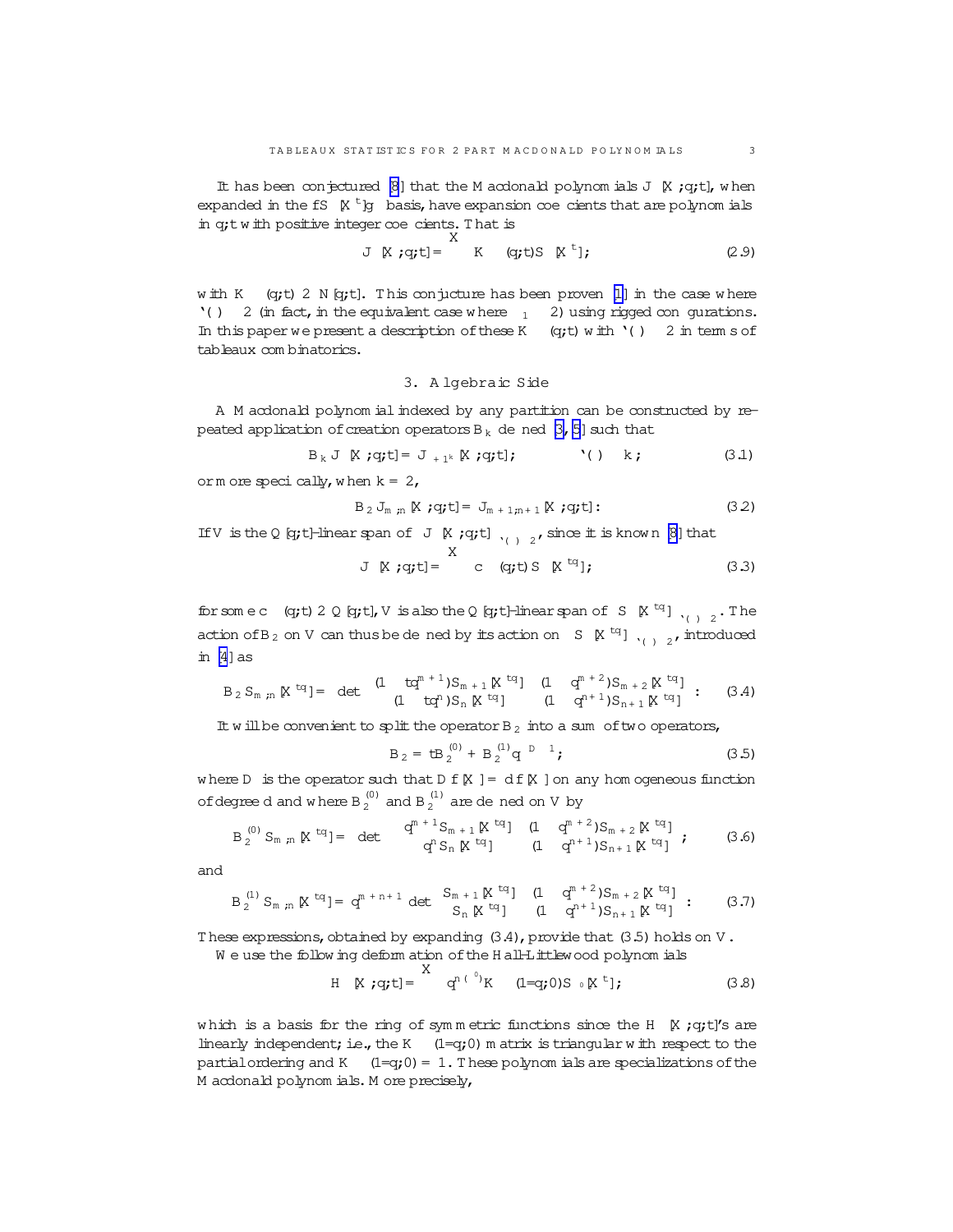P roposition 1. H  $K$ ; q;t] is obtained by taking the  $\infty$ e cient of the m axim al t-power,  $t^{n\,(\,\cdot\,)}$ , in the M acdonald polynom ial J  $\,$  K ;q;t] expanded in  $\,$  S  $\,$  K  $^t$  ]  $\,$  or S  $\mathbb{K}$  <sup>tq</sup>].

$$
\begin{array}{lll}\n\text{H} & \mathbb{X} \text{ :qt } \mathbf{I} = \mathbf{J} \mathbf{K} \text{ :qt } \mathbf{I} \text{ :q } \mathbf{I} = \mathbf{I} \text{ :q } \mathbf{I} \text{ :q } \mathbf{I} \text{ :q } \mathbf{I} \text{ :q } \mathbf{I} \text{ :q } \mathbf{I} \text{ :q } \mathbf{I} \text{ :q } \mathbf{I} \text{ :q } \mathbf{I} \text{ :q } \mathbf{I} \text{ :q } \mathbf{I} \text{ :q } \mathbf{I} \text{ :q } \mathbf{I} \text{ :q } \mathbf{I} \text{ :q } \mathbf{I} \text{ :q } \mathbf{I} \text{ :q } \mathbf{I} \text{ :q } \mathbf{I} \text{ :q } \mathbf{I} \text{ :q } \mathbf{I} \text{ :q } \mathbf{I} \text{ :q } \mathbf{I} \text{ :q } \mathbf{I} \text{ :q } \mathbf{I} \text{ :q } \mathbf{I} \text{ :q } \mathbf{I} \text{ :q } \mathbf{I} \text{ :q } \mathbf{I} \text{ :q } \mathbf{I} \text{ :q } \mathbf{I} \text{ :q } \mathbf{I} \text{ :q } \mathbf{I} \text{ :q } \mathbf{I} \text{ :q } \mathbf{I} \text{ :q } \mathbf{I} \text{ :q } \mathbf{I} \text{ :q } \mathbf{I} \text{ :q } \mathbf{I} \text{ :q } \mathbf{I} \text{ :q } \mathbf{I} \text{ :q } \mathbf{I} \text{ :q } \mathbf{I} \text{ :q } \mathbf{I} \text{ :q } \mathbf{I} \text{ :q } \mathbf{I} \text{ :q } \mathbf{I} \text{ :q } \mathbf{I} \text{ :q } \mathbf{I} \text{ :q } \mathbf{I} \text{ :q } \mathbf{I} \text{ :q } \mathbf{I} \text{ :q } \mathbf{I} \text{ :q } \mathbf{I} \text{ :q } \mathbf{I} \text{ :q } \mathbf{I} \text{ :q } \mathbf{I} \text{ :q } \mathbf{I} \text{ :q } \mathbf
$$

where c  $(q; t)$  is as in (3.3) and the superscript indicates in which basis J is expanded.

Proof. We prove the expansion in the fS  $\,$  K  $\,$  <sup>t</sup> ]g basis and the other case follow s from the relation:  $\overline{a}$ 

$$
S \quad K^t = \begin{cases} \nX & \text{if } t \leq 1; \\
X & \text{if } t \leq 1; \\
Y & \text{if } t \leq 1.\n\end{cases}
$$

for some v (q) 2 Q [q]. We have K (q;t) =  $q^{n(\theta)}t^{n(\theta)}K$  (1=q;1=t) [\[8](#page-18-0)], which gives

K (q;t) 
$$
_{t^{n+1}} = q^{n+1} K \cdot (1-q; 1=t) \bigg|_{t^0} : \tag{3.11}
$$

Since K  $\circ$  (1=q;1=t) is a polynom ial in 1=q;1=t (see for instance [\[3](#page-18-0)] or [\[5\]](#page-18-0)), (3.11) can be rew ritten as

K (q;t) 
$$
_{t^{n+1}} = q^{n+0} K \cdot (1=q;0); \qquad (3.12)
$$

which show s that the rst equality in  $(3.9)$  is equivalent to  $(3.8)$ .

P roperty 2. W e have

$$
J_m \times \text{;q;t} = H_m \times \text{;q;t} = (q;\text{q})_m S_m \times {}^{\text{tq}}]; \tag{3.13}
$$

where the q-shifted factorial  $(q;q)_m$  is such that

 $(q;q)_m = (1 \t q) (1 \t q^2)$   $(1^m)q$   $m > 0$ ;  $(q;q)_0 = 1$ : (3.14)

Proof: It is shown in  $[8]$  that  $J_m \not\in \text{Iq}; t$  =  $(q; q)_m S_m \not\in \text{Iq}$ . Thus, from  $(3.9)$ ,  $H_m$   $[X ; q; t] = (q; q)_m$   $\underset{t^0}{\sim} S_m$   $[X ^{tq}]$  is also equalto  $J_m$   $[X ; q; t]$ .

The characterization of H as a specialization of J leads to the follow ing lem m a; Lem m a 3. V is the Q [q;t]-linear span of H [X ;q;t] '( ) <sup>2</sup> .

Proof. (3.9) gives that the Q [q;t]-linear span of H [X ;q;t] '( ) <sup>2</sup> is included in the Q [q;t]-linear span of S  $\,$  [X  $\,$   $\rm{u}$  ]  $\,$   $\rm{v}$   $\,$   $\,$   $\rm{u}$   $\,$   $\,$   $\rm{u}$  is equalto V . The proposition then follow sbecause H [X ;q;t] '( ) <sup>2</sup> is a linearly independent set.

The lemma implies that B  $_2^{(0)}$  can be de ned on V by its action on H  $_{\text{m}}$   $_{\text{m}}$  K ; q;t] rather than by its action on  $S_{m,n}$   $K$  ;q;t].

P roperty  $4$  . The action of B  $_2^{(0)}$  on H  $_{\text{m}$  ,n  $\mathbb K$  ; q;t] is given by

$$
B_2^{(0)}H_{m,n} \times i q t = H_{m+1,n+1} \times i q t
$$
 (3.15)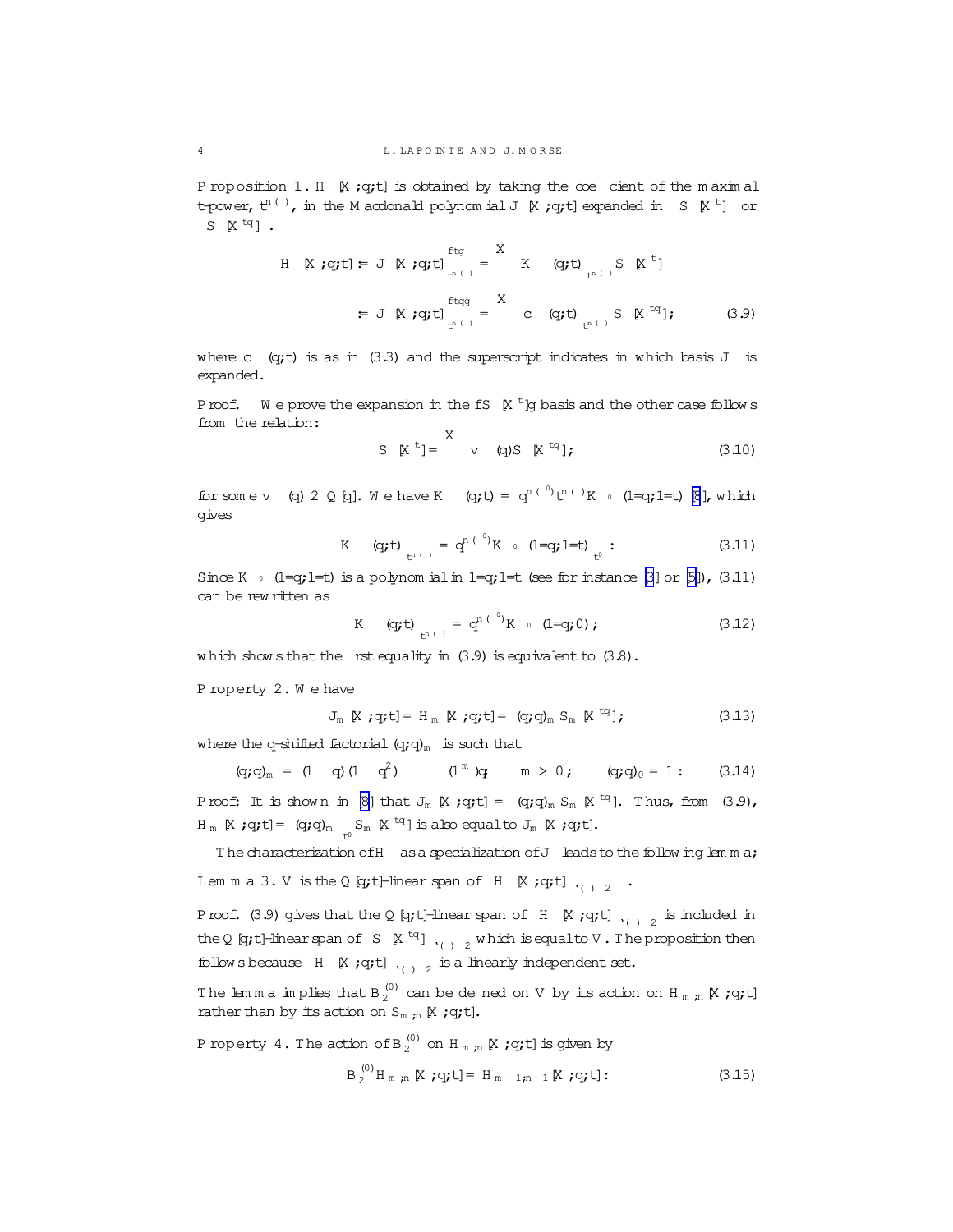Proof. Denitions (3.6) and (3.7) show that the action of B  $_2^{(0)}$  and B  $_2^{(1)}$  on  $S_{m, n}$   $K$  <sup>tq</sup>]gives  $\infty$ e cients involving only the param eter q w hen expanded in term s of the S  $\lbrack X \rbrack^{qt}$ ],  $\begin{bmatrix} 0 \\ 1 \end{bmatrix}$  basis. This implies that the successive action of B  $_2^{(0)}$  and  $B_2^{(1)}$  on  $J_m$   $K$  ;  $q$ ;t] =  $(q;q)_m$   $S_m$   $K$   $^{tq}$ ] produces coe cients involving only  $q$  when expanded in the S  $\mathbb{K}$  <sup>tq</sup>]  $\frac{1}{(1-2)}$  basis. We thus have, since

$$
J_{m + \gamma} \times \gamma g(t) = (B_2)^{\gamma} J_m \times \gamma g(t) = (B_2^{(0)} + B_2^{(1)} q^{-D-1}) J_m \times \gamma g(t); \quad (3.16)
$$

that the coecient of the m axim alt-power in  $J_{m + ';'}[X; q; t]$  is given by

$$
J_{m + \gamma} \times \text{ygt}^{\text{ftqg}}_{t} = B_2^{(0)} \quad J_m \times \text{ygt};
$$
 (3.17)

The left side of this expression is  $H_m + \cdots K$ ; q;t]by (3.9) and  $J_m K$ ; q;t]=  $H_m K$ ; q;t], hence  $(3.17)$  im plies that  $(3.15)$  holds.

A nother property relating to the action of B  $_2^{(0)}$  and B  $_2^{(1)}$  can now be stated.

P roperty 5. Let  $2$  f0;1g. B $_2^{(0)}$  and B $_2^{(1)}$  are such that

$$
(B_2^{(0)} + B_2^{(1)})^m
$$
 H [X;q;t] = H<sub>2m</sub> + [X;q;t]: (3.18)

Proof. Denitions  $(3.6)$  and  $(3.7)$  give that

$$
(\mathsf{B}_2^{(0)} + \mathsf{B}_2^{(1)}) \mathsf{S}_k \, \mathbb{K}^{\mathrm{tq}} = (1 \quad q^{k+1}) \, (1 \quad q^{k+2}) \mathsf{S}_{k+2} \, \mathbb{K}^{\mathrm{tq}} \, \mathsf{I}; \tag{3.19}
$$

which,using H  $_{\rm k}$  [X ;q;t]= (q;q) $_{\rm k}$  S  $_{\rm k}$  [X  $^{\rm tq}$ ], in plies that

$$
(\mathsf{B}_{2}^{(0)} + \mathsf{B}_{2}^{(1)})\mathsf{H}_{k} \boxtimes \mathsf{q;t} = \mathsf{H}_{k+2} \boxtimes \mathsf{q;t}:\tag{3.20}
$$

We apply this identity m times, starting with  $k = 1$ , to complete the proof.

W ith relation (3.5), this property show sthat any M acdonald polynom ialindexed by 2 part partitions can be built using B  $_2^{(0)}$  and B  $_2^{(1)}$  since H  $_{\text{m}}$  K ;q;t] = J<sub>m</sub> K ;q;t].

W e have further that B  $_2^{(0)}$  and B  $_2^{(1)}$  satisfy a q-commutation relation.

P roperty  $6.$  On the space  $V$ , we have

$$
B_2^{(1)}B_2^{(0)} = qB_2^{(0)}B_2^{(1)}:
$$
\n(3.21)

Proof. The action de ned in  $(3.5)$  and  $(3.6)$ , and the Pierinule

$$
S_{m} \times {}^{tq}S_{n} \times {}^{tq}J = \sum_{k=0}^{X^{n}} S_{m+n} \cdot k^{k} \times {}^{tq}J; \text{ where } m \text{ } n \text{ ; } \qquad (3.22)
$$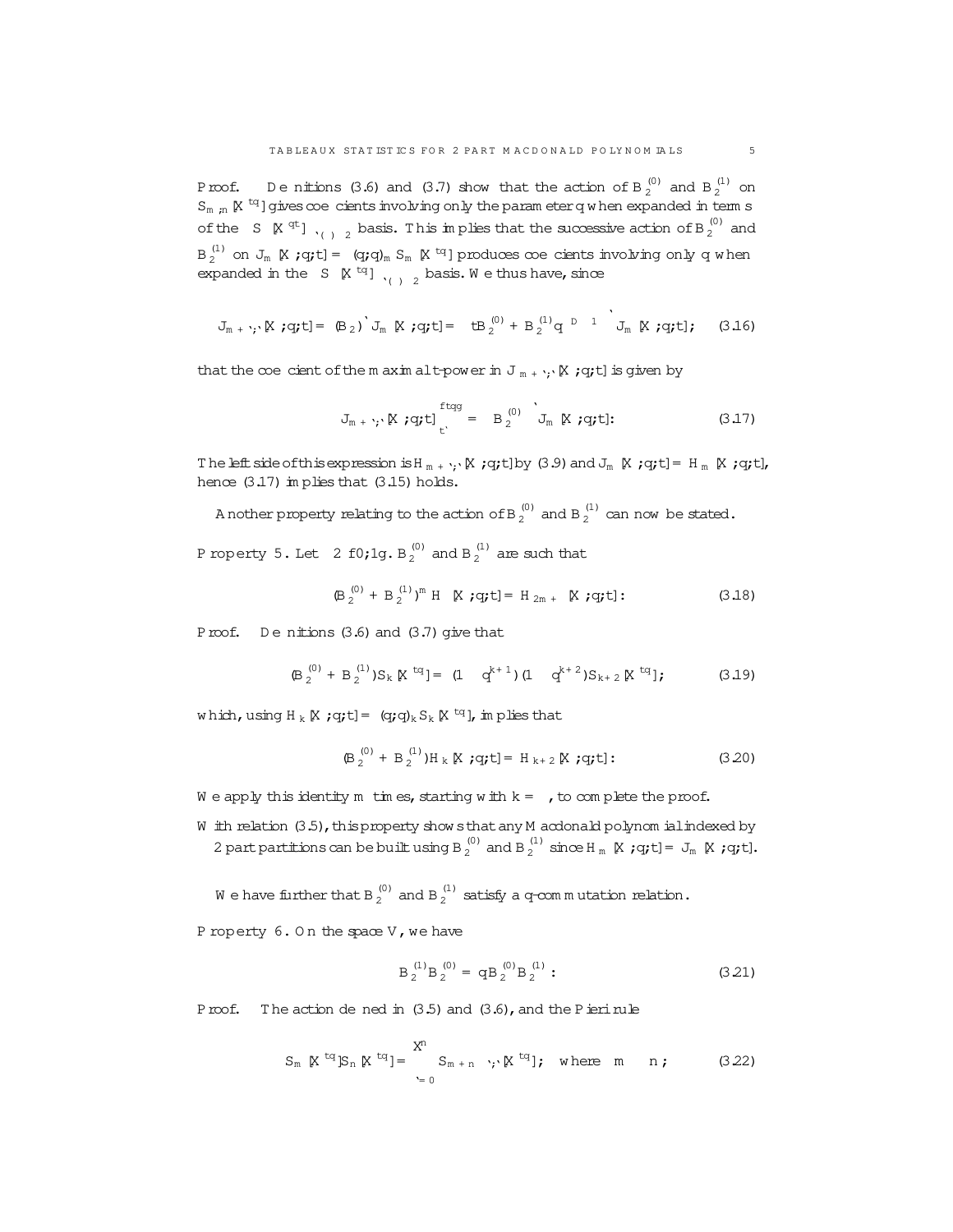yield

$$
B_{2}^{(0)}B_{2}^{(1)}S_{m,m} \times {}^{tq}J = q^{n+m+2} (q^{m+1} q^{n}) \times {}^{r}C_{1}^{(m+n+3)} S_{m+n+4} \cdots {}^{r}N {}^{tq}J
$$
  
+  $q^{2m+2n+5} (q^{m+1} q^{n}) \times {}^{r}C_{1}^{(m+n+1)} S_{m+n+3} \cdots {}^{r}C_{1}^{(m+n+2)} S_{m+n+3} \cdots {}^{r}C_{1}^{(m+n+1)} S_{1}^{(m+n+1)} S_{1}^{(m+n+1)} S_{1}^{(m+n+1)} S_{1}^{(m+n+1)} S_{1}^{(m+n+1)} S_{1}^{(m+n+1)} S_{1}^{(m+n+1)} S_{1}^{(m+n+1)} S_{1}^{(m+n+1)} S_{1}^{(m+n+1)} S_{1}^{(m+n+1)} S_{1}^{(m+n+1)} S_{1}^{(m+n+1)} S_{1}^{(m+n+1)} S_{1}^{(m+n+1)} S_{1}^{(m+n+1)} S_{1}^{(m+n+1)} S_{1}^{(m+n+1)} S_{1}^{(m+n+1)} S_{1}^{(m+n+1)} S_{1}^{(m+n+1)} S_{1}^{(m+n+1)} S_{1}^{(m+n+1)} S_{1}^{(m+n+1)} S_{1}^{(m+n+1)} S_{1}^{(m+n+1)} S_{1}^{(m+n+1)} S_{1}^{(m+n+1)} S_{1}^{(m+n+1)} S_{1}^{(m+n+1)} S_{1}^{(m+n+1)} S_{1}^{(m+n+1)} S_{1}^{(m+n+1)} S_{1}^{(m+n+1)} S_{1}^{(m+n+1)} S_{1}^{(m+n+1)} S_{1}^{(m+n+1)} S_{1}^{(m+n+1)} S_{1}^{(m+n+1)} S_{1}^{(m+n+1)} S_{1}^{(m+n+1)} S_{1}^{(m+n+1)} S_{1}^{(m+n+1)} S_{1}^{(m+n+1)} S_{1}^{(m+n+1)} S_{1}^{(m+n+1)} S_{1}^{(m+n+1)} S_{1}^{(m+n+1)} S_{1}^{(m+n+1)} S_{1}^{(m+n+1)} S_{1}^{(m+n+1)} S_{1}^{(m+n+1)} S_{1}^{$ 

and

$$
B_{2}^{(1)}B_{2}^{(0)}S_{m,n} \times {}^{tq}J = q^{n+m+4} (q^{n} q^{m+1}) \sum_{r=0 \text{ s}=0}^{X^{n} X^{r}} (q^{m+n+3} r q^{r})S_{m+n+4} \cdot ; \times K {}^{tq}J
$$
  
+  $q^{n+m+3} (q^{n} q^{m+1}) \qquad (1 \text{ q}^{r+1})S_{m+n+3} \cdot ; \times_{1} 1 \times {}^{tq}J$   
+  $q^{2m+n+5} (q^{n+1} 1) \qquad (q^{m+2} q^{n+1})S_{m+n+4} \cdot ; \times K {}^{tq}J$   
+  $q^{2m+n+4} (1 \text{ q}^{n+1}) (q^{n+2} 1)S_{m+2,n+2} \times {}^{tq}J$  (3.24)

First exchange the order of sum m ation in the right side of the top line in  $(3.23)$ and  $(3.24)$ , and then use

$$
\begin{array}{cc}\nX^n & (q^r & q^{m+n+3-r}) = \frac{(1 - q^{n-r+1})(q^r - q^{m+3})}{(1 - q)}: & (3.25)\n\end{array}
$$

N ext, send '! ' 1 in the right side of the second term s in  $(3.23)$  and  $(3.24)$ . By xing ', we have that qB  $_2^{(0)}$ B  $_2^{(1)}$ S<sub>m, m</sub> K<sup>tq</sup>] = B  $_2^{(0)}$ B  $_2^{(1)}$ S<sub>m, m</sub> K<sup>tq</sup>] if

$$
\frac{(1 \t q^{n^2+1}) (q^2 \t q^{n+3})}{(1 \t q)} + q^{n+n+4} (q^2 \t 1) + (q^{n+1} \t 1)
$$
\n
$$
= q \frac{(1 \t q^{n^2+1}) (q^2 \t q^{n+3})}{(1 \t q)} + (q^2 \t 1) + q^{n+3} (q^{n+1} \t 1) :
$$
\n(3.26)

T his algebraic relation can be checked straightforwardly.

$$
D e \text{ nition 7. Let } v = (v_1; \dots; v_k) \text{ with all } v_i \text{ 2 f0;lg. For 2 f0;lg we de ne}
$$

$$
U_v^{(1)} = B_2^{(v_1)} \qquad {}^{(v_k)}_2 \text{ H [N ; q; t]}:
$$
(3.27)

P roposition 8. For  $;v_i \, 2 \, f0;1g$  we have

$$
J_{2m + \gamma + j} \times [q; t] = \sum_{v = (v_1, \dots, v_{m + \gamma})}^{X} q^{(1-d)j v j + 2n (v) \cdot t} t^{j} v^{(1)} v
$$
 (3.28)

where  $d = 2m + 2' +$ ,  $\dot{y}\dot{y} = v_1 +$   $\tan d n (v) = v_2 + 2v_3 +$   $\tan c$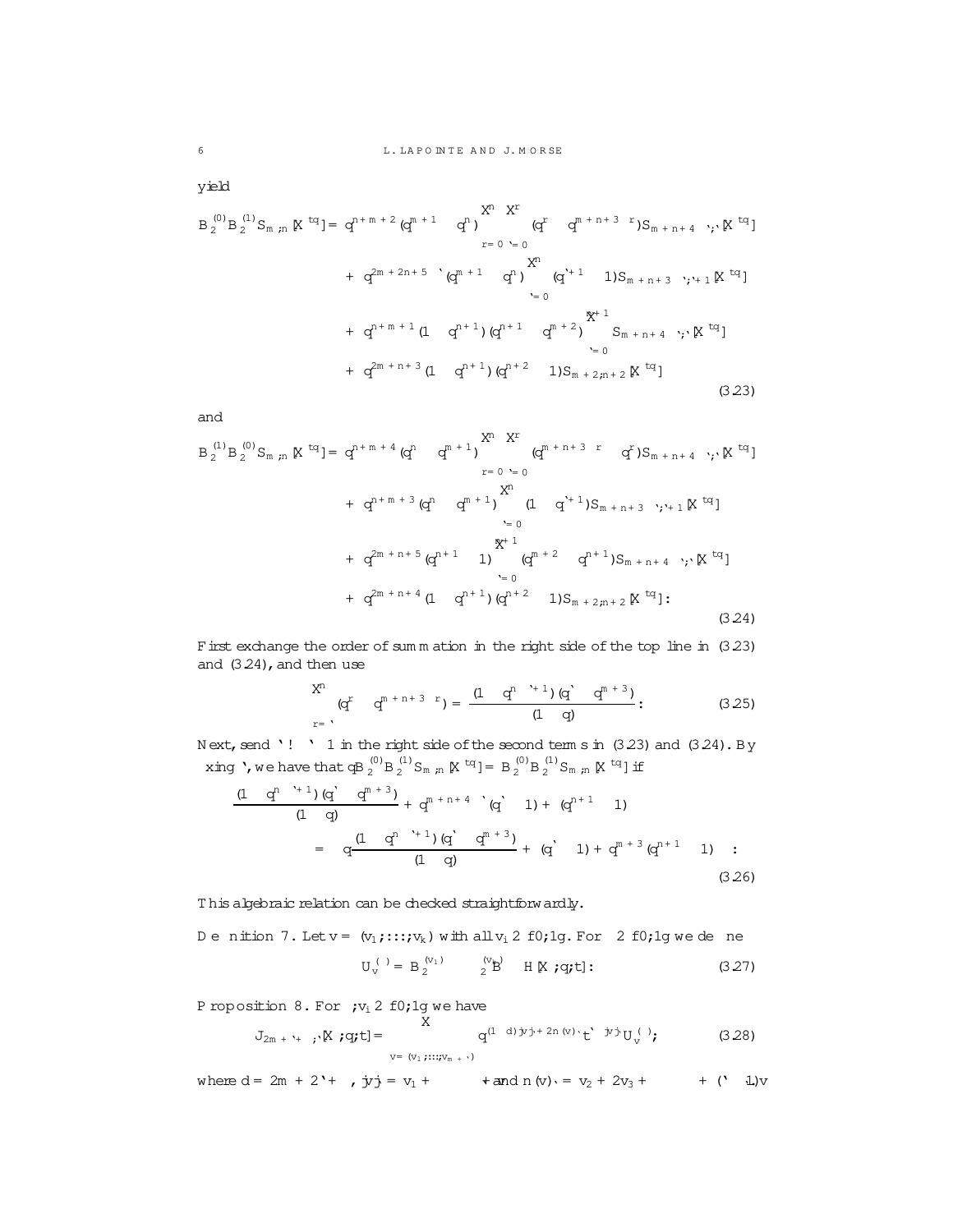Proof. From property 5, we have that

$$
J_{2m} + \mathbb{K} \text{ ;q,t]} = \n\begin{array}{cc}\nX & \text{if} \quad (3.29) \\
\text{if} \quad V_y & \text{if} \quad\n\end{array}
$$

where  $v_i$  2 f0;1g, proving (3.28) for ' = 0. Proceeding by induction, we assume that (3.28) holds for every '. W e thus have, acting w ith B  $_2$ , that

$$
(\text{tB }_{2}^{(0)} + B_{2}^{(1)}q \overset{D}{=} 1)J_{2m + \gamma_{+}} ; \cdot = \overset{\Lambda}{\underset{v^{0}= (0; v)}{\sim}} q^{(1-d) \dot{v}^{0} \dot{y}_{+1} + 2 \text{ (n (v}^{0}) \cdot_{+1} \dot{v}^{0} \dot{y}_{+1})} t^{\gamma_{+1}} \dot{v}^{0} \dot{y}_{+1} U_{v^{0}}^{(1)}
$$
\n
$$
+ \overset{\Lambda}{\underset{v^{0}= (0; v)}{\sim}} q^{(1-d) \left(\dot{y}^{00} \dot{y}_{+1} + 1\right) + 2 \left(\dot{v} \left(\dot{y}^{00} \right) \cdot_{+1} \dot{y}^{00} \dot{y}_{+1} + 1\right)} d \cdot 1} t^{\gamma_{+1}} \dot{v}^{0} \dot{y}_{+1} U_{v^{0}}^{(1)} ;
$$
\n
$$
= (1; v)
$$
\n(3.30)

C om bining the two sum s, we obtain

$$
B_2 J_{2m + \gamma_{+}} \to \begin{cases} X & q^{1 - (d+2) - jy_{j+1} + 2n (v) \cdot_{+1}} t^{\gamma_{+1} - jy_{j+1}} U_v^{(1)}; \\ v = (v_1, \dots, v_{m + \gamma_{+1}}) \end{cases} (3.31)
$$

w hich com pletes the induction argum ent since  $B_2J_{2m + '+}$ ; =  $J_{2m + '+1+}$ ; +1. Exam ple: W e have

$$
J_{4,2} \times q_t t = t^2 U_{0,0,0}^{(0)} + t^2 U_{0,0,1}^{(0)} + tq^{-3} U_{0,1,0}^{(0)} + tq^{-3} U_{0,1,1}^{(0)}
$$
  
+ 
$$
t q^{-5} U_{1,0,0}^{(0)} + tq^{-5} U_{1,0,1}^{(0)} + q^{-8} U_{1,1,0}^{(0)} + q^{-8} U_{1,1,1}^{(0)} : \qquad (3.32)
$$

C orollary 9. The m axim alt-power in (3.28) is X

$$
H_{2m + \gamma_+}, \Psi_{,\gamma}^{*} = \begin{cases} X & \text{if } U_{V}^{(1)} \text{ and } U_{V}^{(2)} & \text{if } U_{V}^{(3)} \end{cases}
$$

sum m ing over all  $v = (0; v)$  where  $v = (v_1; \ldots; v_m)$  such that  $v_i$  2 f0;1g.

## 4. Tableaux Side

4.1. De nition and background. Let A be the free m onoid generated by the alphabet  $A = f1;2;3;...;g$  and  $Q \upharpoonright A$  ] be the free algebra of A. The elem ents of A are called words. The degree of a word w is denoted jy jand its in age in the ring of polynom ials Z $A$  ] is called the evaluation, denoted ev(w). For exam ple,  $w = 131332$ has degree 6 and evaluation  $(2,1,3)$ . A word w of degree n is said to be standard i  $ev(w) = (1;1;...;1)$ .

A tableau T will be the pair  $;w)$ , where is a partition and w is a word, such that  $j = \dot{y}$  j. We say that is the shape of T. A Young diagram associated to lled w ith the letters ofw from left to right and top to bottom is a planar representation of T. For exam ple,  $T = ((4,2;2;1);114356234)$  has the planar disposition

$$
T = \frac{\frac{1}{114}}{\frac{114}{622314}} \tag{4.1}
$$

A sem i-standard tableau is a tableau such that the entries in every row s are nondecreasing and such that the entries in every columns are increasing. In that case, we do not need to specify in the pair  $(jw)$ , since it can be extracted from  $w$ . For instance,  $T = 67 445 11123$  has the representation

$$
T = \frac{\frac{6}{4} \frac{7}{4}}{\frac{1}{1} \frac{1}{1} \frac{1}{2} \frac{2}{3}} \tag{4.2}
$$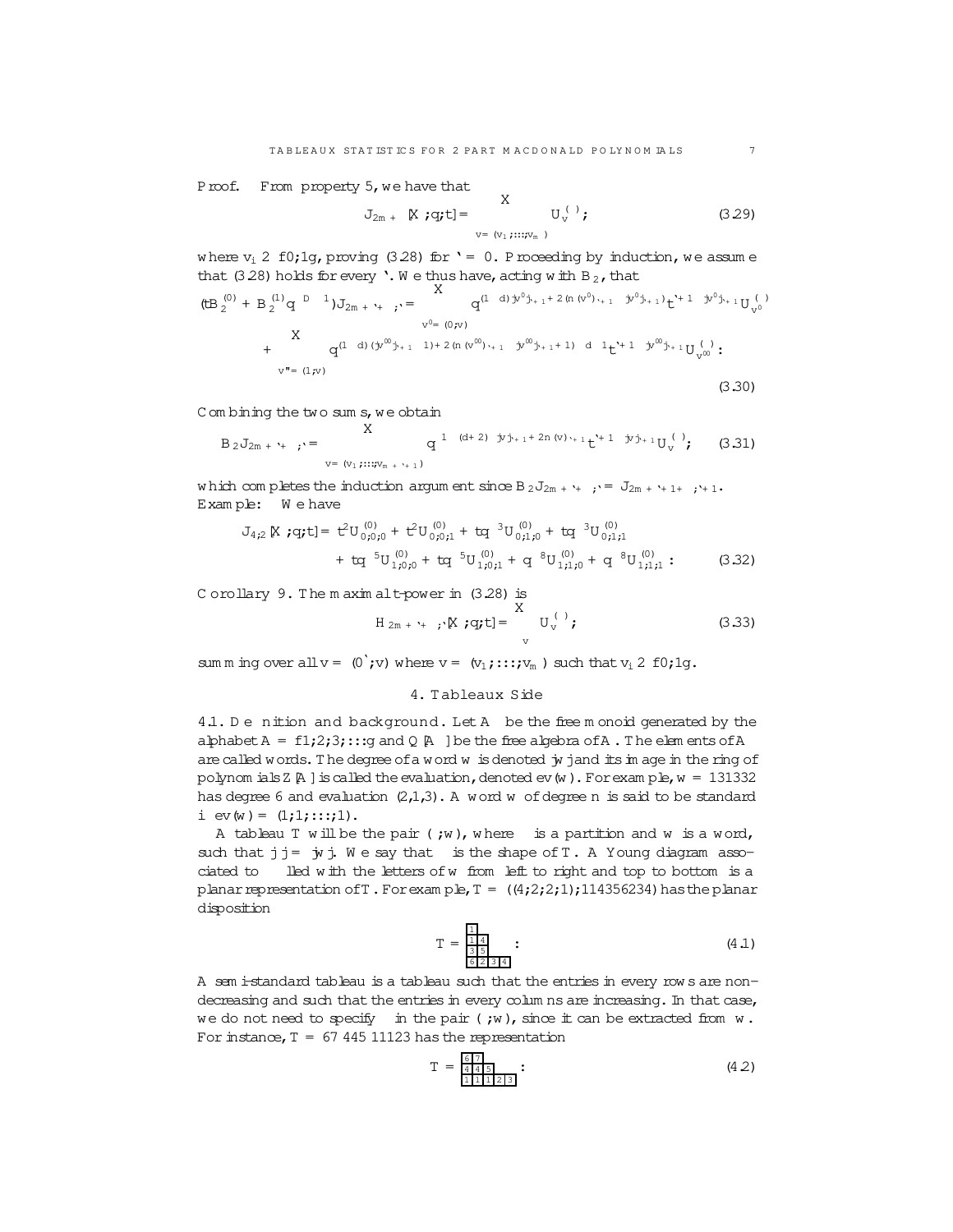Notice that a sem i-standard tableau is a tableau. Finally, a standard tableau T is a sem istandard tableau of evaluation  $(1,1; \ldots; 1)$ . For example,  $T = 7461235$  or

$$
T = \frac{7}{46} \tag{4.3}
$$

is a standard tableau.

O btained in the same m anner as the transpose of a Young diagram, we de ne  $T<sup>t</sup>$  to be the transpose of a tableau T. For example, with T as given in (4.1), we haye

$$
T^{t} = \frac{\frac{4}{3}}{\frac{2}{6} \cdot \frac{5}{3} \cdot 1 \cdot 1} \tag{4.4}
$$

N otice that the transpositon of a sem i-standard tableaum ay not be a sem i-standard tableau, but the transposition of a standard tableau is always a standard tableau.

W ords can be associated to numbers called the charge and cocharge where

$$
charge(w) = n (ev(w)_P) cocharge(w); \qquad (4.5)
$$

for ev (w)<sub>p</sub> the partition obtained by reordering ev (w). The cocharge of a standard word w is de ned by the following algorithm;

- 1. Label the letter 1 in w by  $c_1 = 0$
- 2. If the letter i+ 1 appears at the left of the letter i in w, then  $c_{i+1} = c_i + 1$ . 0 then  $x = c_{i+1} = c_i$ .
- 3. cocharge (w) =  $c_1$  +  $\pi$ .c

For instance,  $\infty$ charge(413265) = 0+0+1+2+2+3=8. Recall that sem istandard tableaux and standard tableaux are simply words, and as such have an associated charge and cocharge.

Lascoux and Schutzenberger de ned [6] an action of the symmetric group on Z  $\mathbb A$  ] that sends a word of evaluation  $(\mathrm{ev}_1; \ldots; \mathrm{ev}_i; \mathrm{ev}_{i+1}; \ldots)$  to a word of evaluation  $(ev_1; \ldots; ev_{i+1}; ev_i; \ldots)$  under an elementary transposition, i. Their action induces the usual action of the symmetric group on  $Z \upharpoonright A$  ]. For our purposes, we de ne this action only on words such that  $(ev_i; ev_{i+1})$  2  $f(1;2); (2;1)q$ :

aab
$$
\hat{s}^*
$$
abb; aba $\hat{s}^*$ bba; baa $\hat{s}^*$ bab; (4.6)

where a and b stand for i and i+ 1 respectively. Furtherm ore, this action sends a sem i-standard tableau to a sem i-standard tableau while preserving its shape. For exam p.l., 4 (215345) = 215344 and  $\frac{4}{3}$   $\frac{1}{3}$   $\frac{5}{5}$  =  $\frac{4}{3}$   $\frac{5}{12}$  =  $\frac{4}{3}$ 

We will use several simple linear operations on words.  $_k$  is a translation of a to  $a + k$  for every letter a in an alphabet. For instance,  $\frac{1}{2}$  (231567) = 453789. The restriction of a word w to the alphabet a;b;c;:::, is denoted  $w_{fa, b; c; ... q}$ . i.e.,  $w_{f3,4g}$  = 3343 for  $w = 12334223$ . If w is such that  $w_{fa,bg}$  = ab,  $r_{(ab! \text{ cd})}$  sends ab to  $\alpha$ . For example,  $r_{(231\ 46)}$  (121543) = 141546. We further de ne an operator R<sub>a</sub> to rem ove all letters a in w, and nally,  $A_{n+1,n+1}$  is an operator on a tableau T, that adds a horizontal 2-strip of the boxes  $n + 1$  in all the possible ways to T. For instance

$$
A_{5,5} \frac{\frac{3}{2}}{\frac{1}{14}} = \frac{\frac{5}{3}}{\frac{2}{14}} + \frac{\frac{5}{3}}{\frac{2}{145}} + \frac{\frac{3}{2}}{\frac{1}{145}} + \frac{\frac{3}{2}}{\frac{1}{1455}}.
$$
 (4.7)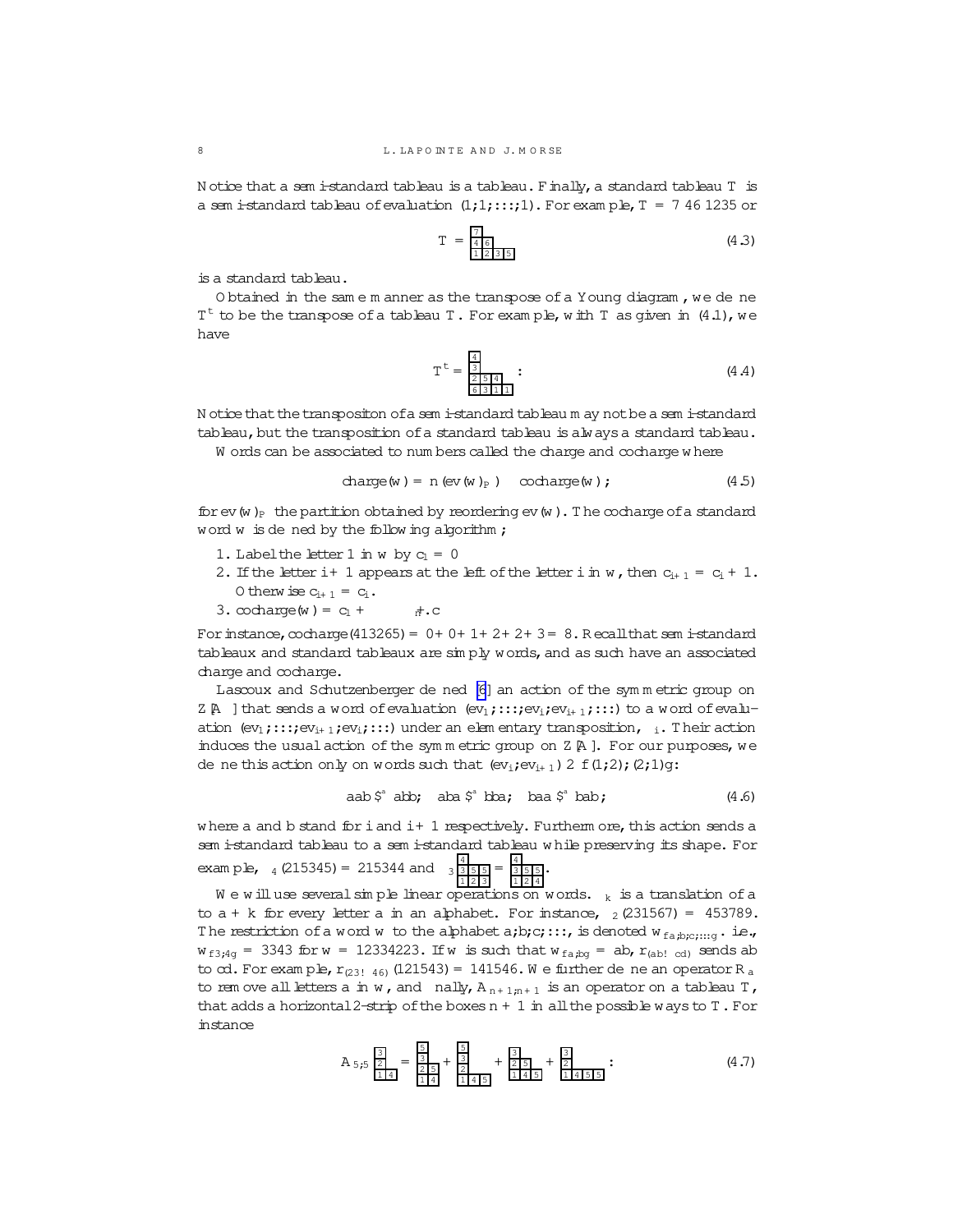There exists a shape and cocharge preserving standardization [6] of sem i-standard tableaux, denoted by VS, that we will use only on semi-standard tableaux with evaluation  $(\mathrm{ev}_1; \ldots; \mathrm{ev}_k)$ , where  $\mathrm{ev}_1$  2 f1; 2g. In the case of a semi-standard tableau T, it is de ned as

1. If  $ev_1 = 2$  then T !  $_1r_{(111, 01)}T$ . P roceed to step 2.

2. If  $ev(T) = (1,1,\ldots,1)$  then the standardization is complete. Otherwise,  $T \tbinom{1}{1}$  i T for the smallest isuch that  $ev_i = 2$ . P roceed to step 1.

For exam ple,  $T = 45235124$  undergoes the following standardization process:

N ote that V S  $^{(n)}$  w ill denote the standardization of only the rst n letters of a sem istandard tableau of degree N n which sends such a tableau to a sem istandard tableau of evaluation  $(\mathbf{1}^n\,;\mathsf{ev}_{n+1}\,;\mathsf{::}{:};\mathsf{ev}_N$  ).

42. Tableaux operators. It is known [7] that the Hall-Littlewood polynomials

$$
Q \quad K \quad t = \begin{cases} 2 & \text{if } t = 0 \end{cases} \quad \text{(9.15)} \quad \text{(1.9)}
$$

are equivalently expressed as a sum over sem i-standard tableaux T such that

The substitution of K  $(1=q;0) = K \circ (0;1=q)$  [8] in expression (3.8) thus yields

$$
H \quad [X; q; t] = \begin{cases} q^{n(^{0})}K \quad \circ \quad (0; 1=q)S \quad \circ \quad [X^t] \\ X \\ = \quad \qquad \qquad q^{\text{cocharge}(T)}S_{\text{shape}(T)} \quad [X^t]; \end{cases} \tag{4.11}
$$

using  $\text{cocharge}(T) = n(\text{ev}(T))$  charge  $(T)$ . Since standardization VS preserves cocharge and shape, we then have

H [X ;q;t]=
$$
\int_{T \text{ rev}(T) = 0}^{\infty} q^{\text{cocharge}(V S(T))} S_{\text{shape } V S(T)} [K^t]:
$$
 (4.12)

Further, de ning a m orphism z on sem i-standard tableaux such that,

$$
z : T : q^{\text{cocharge}(T)} S_{\text{shape}(T)} [X^t]; \qquad (4.13)
$$

wem ay express H [X ; q;t] as the action of z on a sum of semi-standard tableaux. M ore precisely, using the following denition:

De nition 10. For all partition such that 
$$
'( )
$$
 2,

\n $X$ 

\n $H =$ 

\n $V S(T)$ 

\n $T_{rev(T) = 0}$ 

\n(4.14)

we then have

$$
z(H) = H [X; q; t]: \qquad (4.15)
$$

We now de ne linear operators on standard tableaux.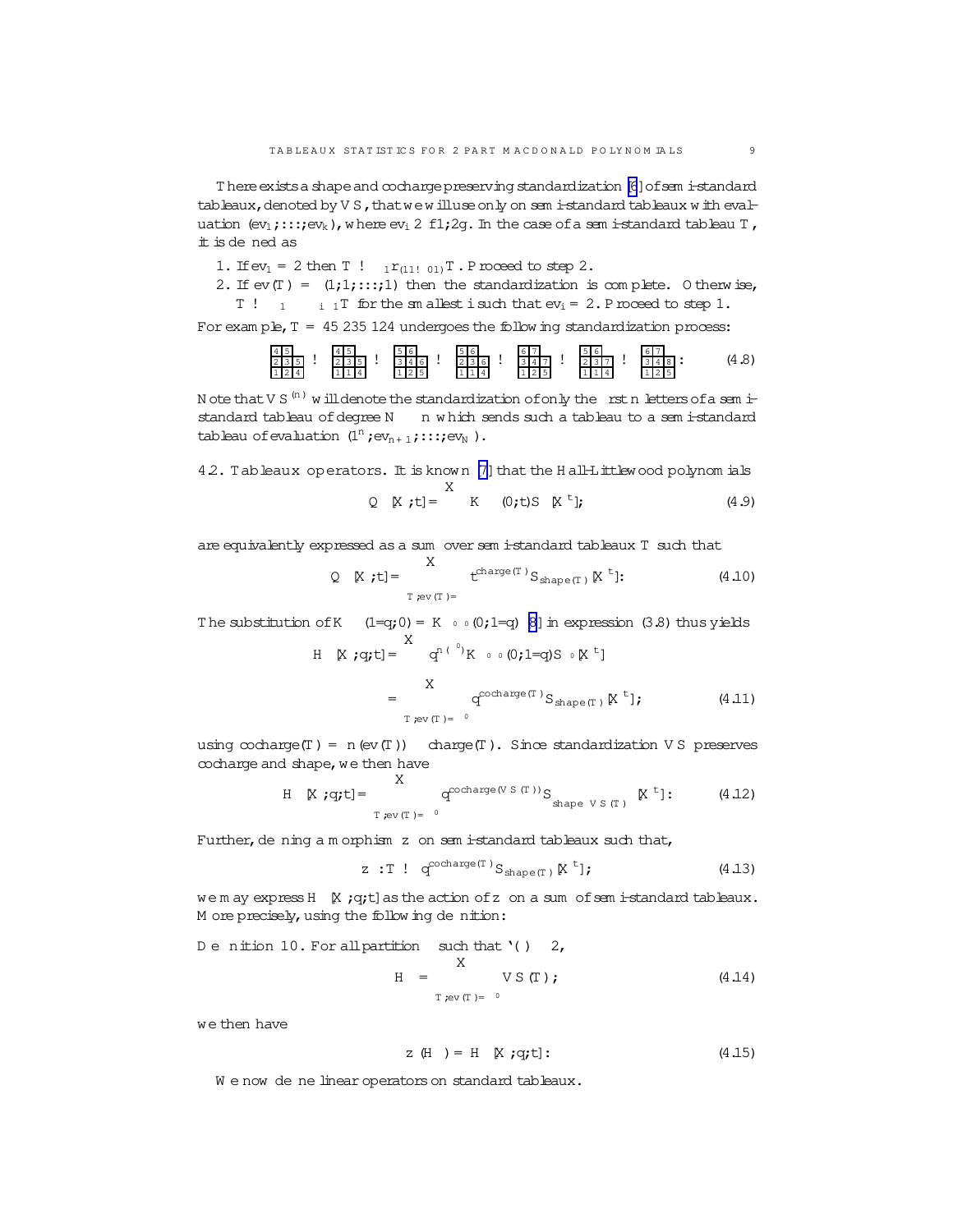Denition 11. On any standard tableau T such that  $\frac{1}{J}$  j= n, we dene

$$
B_2^{(0)} : T : V S (A_{n+1,n+1}T) = 1 r_{(11,01)} 1 n A_{n+1,n+1}T
$$
 (4.16)

and

$$
B_2^{(1)} : T : B_2^{(0)} T^t :
$$
 (4.17)

 $\ddot{+}$ 

N ote that  $B_2^{(0)}$  and  $B_2^{(1)}$  send T to a sum of standard tableaux. E xam ple:  $G$  iven a standard tableau  $T = \frac{3}{11214}$ , we add all the possible horizontal

2-strips containing the letter 5 and then standardize.

$$
B_2^{(0)} \quad \frac{3}{\frac{1}{2}\left|2\left(4\right)} = \nabla S \quad \frac{5}{\frac{3}{2}\left|5\right|} + \frac{5}{\frac{3}{2}\left|2\left(4\right)\right|} + \frac{3}{\frac{3}{2}\left|5\right|} + \frac{3}{\frac{3}{2}\left|2\left(4\right)\right|} + \frac{3}{\frac{1}{2}\left|2\left(4\right)\right|} = \frac{5}{\frac{4}{2}\left|5\right|} + \frac{5}{\frac{4}{2}\left|2\left|3\right|\left|5\right|} + \frac{3}{\frac{3}{2}\left|4\right|\left|5\right|} + \frac{3}{\frac{1}{2}\left|2\left|4\right|\left|5\right|} + \frac{3}{\frac{1}{2}\left|2\left|4\right|\left|5\right|} + \frac{3}{\frac{1}{2}\left|2\left|3\right|\left|5\right|} + \frac{3}{\frac{1}{2}\left|2\left|3\right|\left|5\right|} + \frac{3}{\frac{1}{2}\left|2\left|3\right|\left|5\right|} + \frac{3}{\frac{1}{2}\left|2\left|3\right|\left|5\right|} + \frac{3}{\frac{1}{2}\left|2\left|3\right|\left|5\right|} + \frac{3}{\frac{1}{2}\left|2\left|3\right|\left|5\right|} + \frac{3}{\frac{1}{2}\left|2\left|3\right|\left|5\right|} + \frac{3}{\frac{1}{2}\left|2\left|3\right|\left|5\right|} \right] + \frac{3}{\frac{1}{2}\left|2\left|4\left|5\right|\left|5\right|} + \frac{3}{\frac{1}{2}\left|2\left|3\right|\left|5\right|} + \frac{3}{\frac{1}{2}\left|2\left|3\right|\left|5\right|} + \frac{3}{\frac{1}{2}\left|2\left|3\right|\left|5\right|} + \frac{3}{\frac{1}{2}\left|2\left|3\right|\left|5\right|} + \frac{3}{\frac{1}{2}\left|2\left|3\right|\left|5\right|} + \frac{3}{\frac{1}{2}\left|2\left|3\right|\left|5\right|} + \frac{3}{\frac{1
$$

The m ain goal of this section is to show that sequences of these operators can be identi ed under z w ith the corresponding sequences of the operators B  $_2^{(0)}$  and B  $_2^{(1)}$ introduced in the previous section. For that purpose, we rst need to prove the analogs of P roperties 4 and 5.

P roperty 12. W ith a partition such that '( )  $2$ , we have

$$
B_2^{(0)}H = H_{+1^2} \t\t(4.19)
$$

Proof. Since  $A_{n+1,n+1}$  commutes with VS<sup>(n)</sup>, using the action of  $A_{n+1,n+1}$  on a sem istandard tableau of degree  $n = j$  j and  $(4.14)$ , we have

$$
A_{n+1,n+1} Y S^{(n)}(T) = V S^{(n)}(T) \qquad V S^{(n)}(T) ; \qquad (4.20)
$$

where  $\frac{0}{2}$  is a vector of length n. Thus, by the denition of B $_2^{(0)}$ ,

$$
B_2^{(0)} \qquad \qquad V S^{(n)}(T) = \qquad \qquad V S^{(n)}(T) = \sum_{T \neq v(T) = (0,2)}^{N} V(T) \qquad N S^{(n)}(T) : (4.21)
$$

The recursive nature of VS gives that VS  $^{(n+2)} = 1r_{(11,101)} - 1 \times N S^{(n)}$ , which yields

$$
B_2^{(0)} \n\begin{array}{ccc}\nX & V S^{(n)}(T) = & X \\
T \neq v(T) = & 0 \\
\end{array}\n\begin{array}{ccc}\nX & V S^{(n+2)}(T) \\
T \neq v(T) = & (0,2) \\
X & V S^{(n+2)}(T);\n\end{array}\n\begin{array}{ccc}\nX & V S^{(n+2)}(T) \\
Y & V S^{(n+2)}(T) & Y S^{(n+2)}(T)\n\end{array}
$$

the last step following from

$$
X \qquad V S(T) = \qquad V S(T); \qquad (4.23)
$$
  
T rev(T) = T rev(T) = (1)

where () is any permutation of the vector . Formula  $(4.23)$  is a consequence of the fact that the sym m etric group action (4.6) preserves charge and shape. P roperty 12 now follows from  $(4.22)$  and  $(4.14)$ .

P roperty 13. For 2 f0; 1g, we have that

$$
H_{2m +} = (B_2^{(0)} + B_2^{(1)})^m H
$$
 (4.24)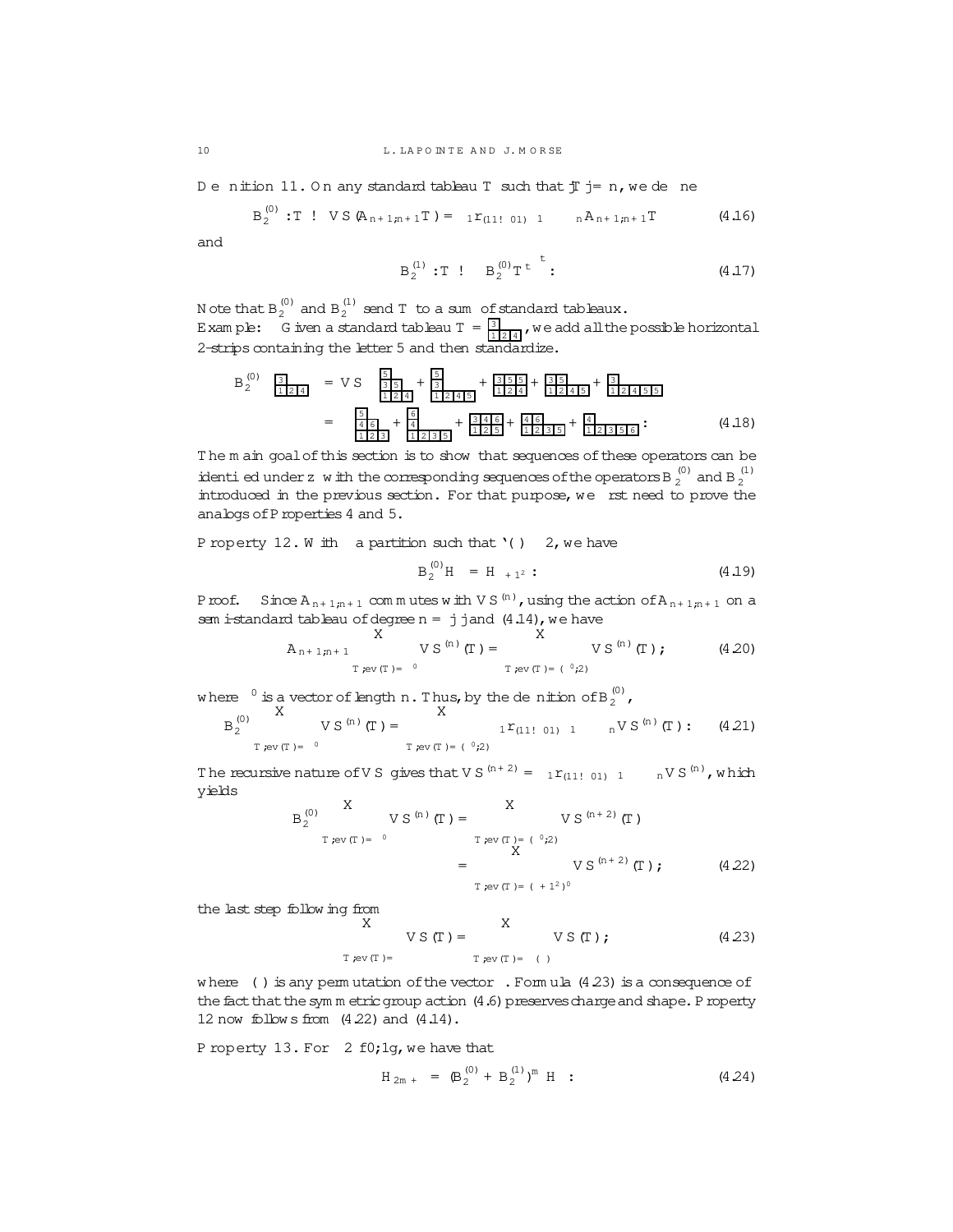Proof. From Denition 10,

$$
H_n =
$$
   
\n $X$    
\n $Y S(T) =$  T ; (4.25)  
\n $T_{rev(T) = (1^n)}$ 

and

$$
H_{n+1,1} = \n\begin{array}{c}\nX \\
Y S(T) = \n\end{array}\n\quad\n\begin{array}{c}\nX \\
T^0 T_{n+1,2} = 12\n\end{array}\n\quad (4.26)
$$

where  $T$  and  $T^0$  are standard tableaux of degree n and  $n + 2$  respectively. P roperty 12 gives that  $B_2^{(0)}H_n = H_{n+1,1}$ , in plying

$$
B_2^{(0)} H_n = \frac{X}{T^0 f_{f1;2q}^0 = 12} T^0;
$$
 (4.27)

On the other hand, since  $B_2^{(1)}T = (B_2^{(0)}T^t)^t$  and  $H_n = H_n^t$ , we have

$$
B_2^{(1)}H_n = B_2^{(0)}H_n = \frac{A}{T^{0}T^{0}_{n1,2a} = 21}
$$
 (4.28)

 $H_{n+2}$  is the sum of all standard tableaux of order n + 2, of which each tableaux contain the subword 12 or 21. Therefore we have proved

$$
H_{n+2} = \left( B_2^{(0)} + B_2^{(1)} \right) H_n ; \qquad (4.29)
$$

which proves the proposition.

In order to be able to identify  $B_2^{(0)}$  and  $B_2^{(1)}$  under z with  $B_2^{(0)}$  and  $B_2^{(1)}$ , the m ain step now consists in show ing that there exists some sort of q-commutation relation between  $B_2^{(0)}$  and  $B_2^{(1)}$ , similar to relation (3.21) between  $B_2^{(0)}$  and  $B_2^{(1)}$ . This task will take m pst of the rem ainder of this section.<br>For any sum  $S = \int_{k} T^{(k)}$ , where  $T^{(k)} \in T^{(k)}$  for all  $k \in k^0$ , we will say that

T 2 S if and only if  $T = T^{(k)}$  for some k.

We now de ne other linear operators on standard tableaux.

 $(0)$ 

Denition 14.0 n any standard tableau T with  $T_{f1,2g} = 12$  and  $T = n$ ,

$$
B_2^{\{0\}}
$$
 : T ! R<sub>n 1 n 2</sub> 1<sup>r</sup>(01! 11) 1<sup>T</sup> ; (4.30)

and on any standard tableau T such that  $T_{f1,2\alpha} = 21$  and  $T = n$ ,

$$
B_2^{(1)} : T : \mathfrak{B}_2^{(0)} T^t)^t : \tag{4.31}
$$

Example: A cting with  $B_2$  on  $\frac{5}{216}$ , we go through the following steps:



These operators, due to the following property, m ay be seen as inverses of B<sub>2</sub><sup>(0)</sup> and  $B_2^{(1)}$ .

P property 15. For 
$$
T_1^0 2 B_2^{(0)} T_1
$$
 and  $T_2^0 2 B_2^{(1)} T_2$ , we have  
\n
$$
B_2^{(0)} T_1^0 = T_1
$$
 and 
$$
B_2 T_2^0 = T_2:
$$
\n(4.33)

 $11$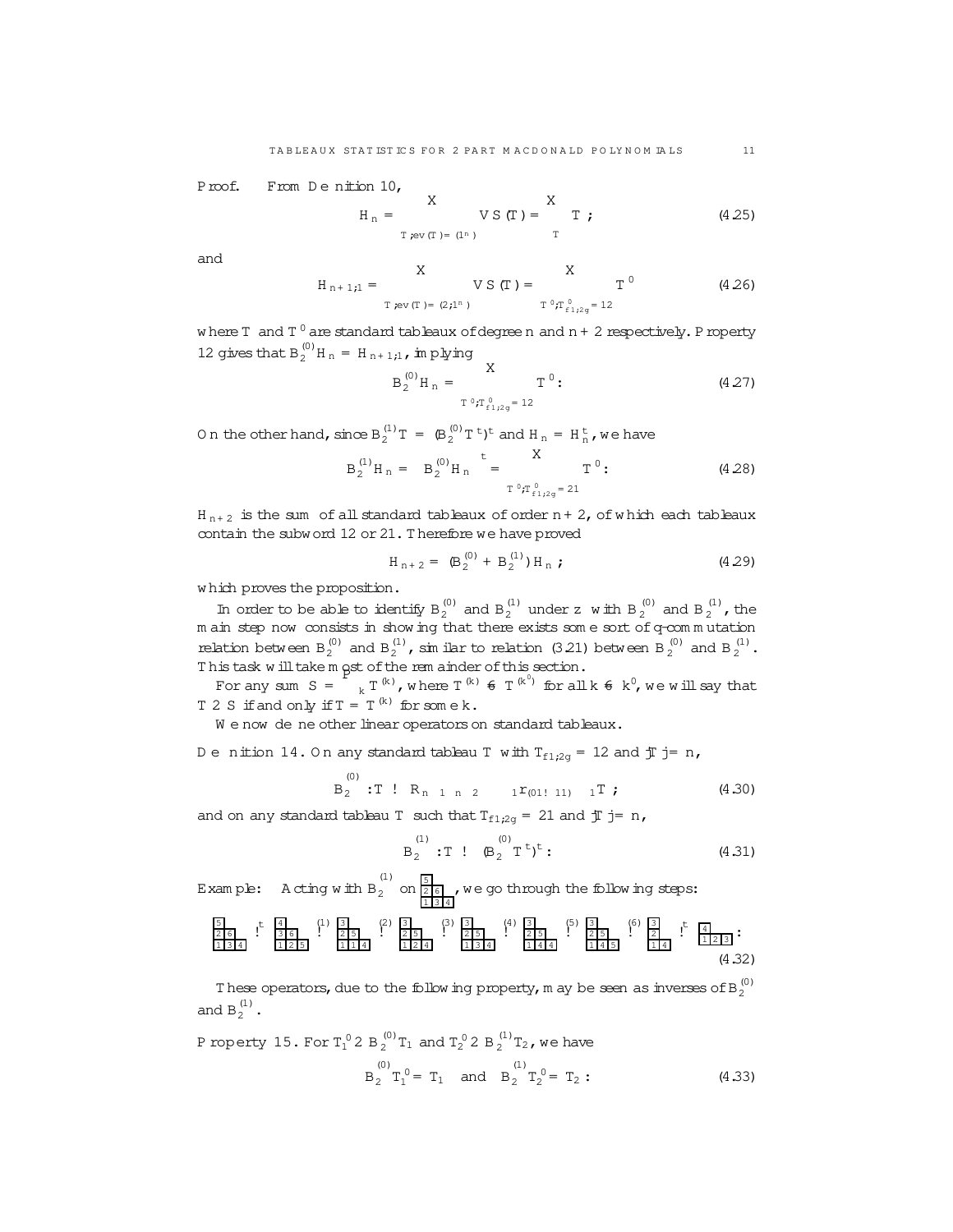Proof. The de nition of each elem entary operation contained in the operators and the fact that, for any tableau T<sup>0</sup> 2 A<sub>a;a</sub>T, we have R<sub>a</sub>T<sup>0</sup> = T lead directly to the property.

P roperty 16. The action of  $B_2^{(1)}$  on any standard tableau T where  $T_{f1;2g} = 21$ and  $\bar{\text{I}}$  j= n, can equivalently be expressed as

$$
B_2
$$
 : T :  $R_{n-1,n-2}$  1 <sup>$r$</sup> (10! 11) 1 <sup>$T$</sup>  (4.34)

where  $\alpha$  is a permutation de ned by its action on a and b =  $a + 1$ ;

(1)

aab
$$
\hat{\zeta}^a
$$
 bab; aba $\hat{\zeta}^a$ abb; baa $\hat{\zeta}^a$  bba : (4.35)

This de nition of a is such that on a word w with  $ev(w_{fa,bq}) 2 f(1;2);(2;1)g$ , we have  $a^{\mu R} = (a^{\mu})^R$ , where the superscript R stands for the operation that sends a word  $w = w_1$   $n$  **to** the word  $w^R = w_n$  1.w

Example: We have that the action  $(4.34)$  of  $B_2$  on  $\frac{51}{216}$  goes through the follow ing steps:

5 2 6 1 3 4 (1) ! 4 1 5 1 2 3 (2) ! 4 2 5 1 2 3 (3) ! 4 3 5 1 2 3 (4) ! 4 4 5 1 2 3 (5) ! 5 4 5 1 2 3 (6) ! 4 1 2 3 : (4.36)

C om paring w ith form ula  $(4.32)$ , we see that the transposition steps are avoided in (4.36) and that the tableaux obtained in (4.36) after each steps (1 to 6) are the transposed of the corresponding tableaux in  $(4.32)$ .

Proof. For any standard tableau T such that  $T_{f1:2g} = 21$  and  $T j = n$ , we must show, from  $(4.30)$ , $(4.31)$  and  $(4.34)$ , that

n 2 
$$
1\text{ }r_{(01! \ 11)} \quad 1\text{ }T^{\text{ }t=t} = n \quad 2 \quad 1\text{ }r_{(10! \ 11)} \quad 1\text{ }T \text{ ;} \tag{4.37}
$$

where we have used the fact that R<sub>n 1</sub> commutes with transposition. If we let T be the sem is tandard tableau  $T = r_{(01! 11)} 1T^t$ , we easily get that  $T^t =$  $r_{(10! 11)}$  1T. Now, using again and again the identity

$$
(\begin{array}{cc} (aT)^t = aT^t \text{ for any sem } i\text{-standard } T \text{ with ev}(T_{fa;b=a+1g}) \text{ 2 f}(1;2); (2;1)g; \text{ (4.38)} \end{array})
$$

we have (  $_{n}$   $_{2}$   $_{1}T$ )<sup>t</sup> =  $_{n}$   $_{2}$  (  $_{n}$   $_{3}$   $_{1}T$ )<sup>t</sup>  $t = \frac{1}{\pi} 2 \frac{1}{\pi} \int_{0}^{t} \text{proxing}$ (4.37). Identity (4.38) can be veri ed by observing that under such conditions, we have  $(T_{fa,bg})^R = T_{fa,bg}^t$ . For example,  $T = \frac{4}{11213131}$  is such that  $T_{f3,4g} = 433$  and  $T_{f3;4g}^{t}$  = 334. The only possible planar distribution of a and b that could cause this to fail are  $\frac{1}{b}$   $\frac{1}{a}$  or  $\frac{1}{a}$  , since  $T_{\text{fa},\text{bg}}$  would be the same as  $T_{\text{fa},\text{bg}}^{\text{t}}$ . The rst case never holds and the second occurs only if we have both another a and another b, which we do not. Thus, using  $T_{fa,bg}^R = (T^R)_{fa,bg} = (T_{fa,bg})^R = T_{fa,bg}^t$ , we have  ${}_{a}T_{\text{fa},bg}^{\text{t}} = {}_{a}T_{\text{fa},bg}^{\text{R}} = ({}_{a}T)_{\text{fa},bg}^{\text{R}} = ({}_{a}T)_{\text{fa},bg}^{\text{t}}$ , where the second equality follows from the denition of  $\alpha$ . This gives that ( $\alpha T$ )<sup>t</sup> =  $\alpha T$ <sup>t</sup> on a sem i-standard tableau.

Let us now de ne an operation  $\mathbf{i}$  to act on pairs of words as follow s;

$$
i : (w_1; w_2) : (i_{i+1}w_1; i_{i+1}w_2); \qquad (4.39)
$$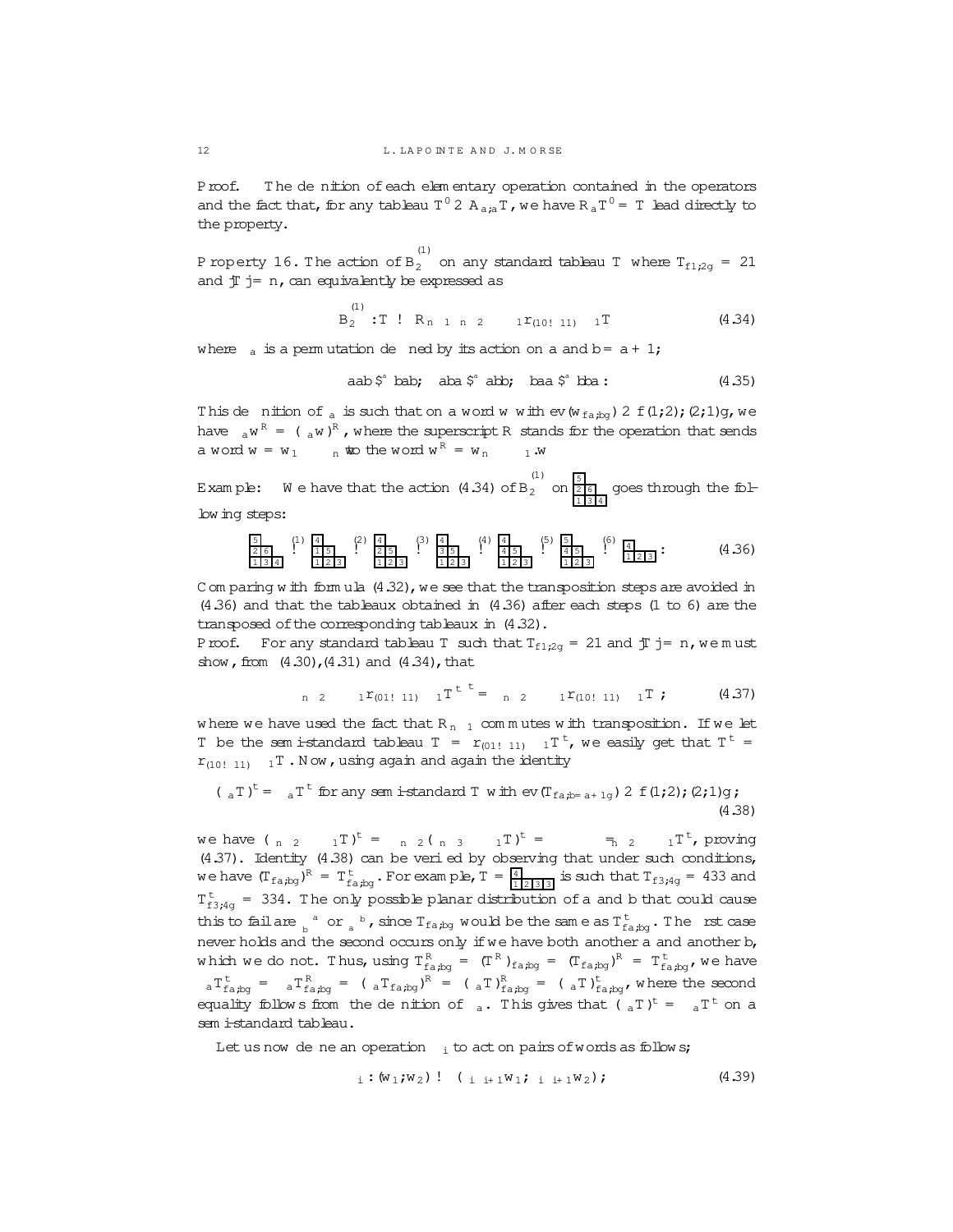and consider 6 pairs of words w ith a and b consecutive num bers;

$$
C_1(a) = (aabb;baab);
$$
  $C_2(a) = (abab;abab);$   $C_3(a) = (abba;aab)$ 

 $C_4(a)$  = (baab;bbaa);  $C_5(a)$  = (baba;baba);  $C_6(a)$  = (bbaa;abba): (4.40)

We insert letters into such pairs where insertion is de ned with the operator on words,

$$
\mathtt{I}_k^{(a)}w_1 \qquad \mathtt{w} \mathtt{w} \mathtt{v}_1 \qquad \mathtt{k} \mathtt{w} \mathtt{a} w_k \qquad \mathtt{n} \mathtt{w} \qquad \qquad (4.41)
$$

with the understanding that  $I_1^{(a)}w = aw$  and  $I_{n+1}^{(a)}w = wa$ .  $I_k^{(a)}$  $\mathbf{k}^{(a)}$  acts on pairs of words by  $I_k^{(a)}$  ${\mathfrak{m}}_{\mathsf{k}}^{(\mathsf{a})}$  (w<sub>1</sub>;w<sub>2</sub>) =  $({\mathsf{I}}_{\mathsf{k}}^{(\mathsf{a})})$  $k^{(a)}w_1;I_k^{(a)}w_2$ ).

C om puter experim entation using  $ACE$  revealed that applying  $\frac{1}{1}$  to any pair  $C_i(i)$  w ith the letter (i+2) inserted recovered a pair of the same type where i! i+ 1 w ith the extra letter ioccuring in the same position of both elem ents of the pair. M ore exactly,

Lem m a 17. Let  $1$  k;k<sup>0</sup> 5, 1 j;j<sup>0</sup> 6 and i > 1. For any k;j and i, we have that

$$
i \quad L_k^{(i+2)} C_j \ (i) \quad = \quad L_k^{(i)} C_{j^0} \ (i+1); \tag{4.42}
$$

for some  $k^0$  and  $j^0$ .

Exam ple: W e have

$$
I_2^{(6)}C_3(4) = {}_4(46554; 46455)
$$
  
=  $( {}_4 {}_546554; {}_4 {}_546455)$   
=  $(46565; 46565) = I_1^{(4)}C_5(5)$ : (4.43)

Proof. This is a property having 30 possible con gurations which are easily veried w ith a com puter.

P roposition 18. Let  $T_1$  be any standard tableau of degree n such that  $T_{1f1;2;3;4q}$ is 4312 or 3124 and let  $T_2 = T_1^{25/3}$ , i.e.  $T_2$  is obtained by permuting 2 and 3 in  $T_1$ . If

$$
B:(T_1;T_2): B_2 B_2 T_1; B_2 B_2 T_2 ; \qquad (4.44)
$$

then

$$
B (T_1; T_2) = (T; T); \qquad (4.45)
$$

for som e standard tableau T .

Example: G is an 
$$
T_1 = \frac{7}{3 \cdot 5}
$$
, we have the pair,  
\n
$$
B(T_1; T_2) = B \begin{bmatrix} \frac{7}{3 \cdot 5} \\ \frac{1}{12 \cdot 4 \cdot 6 \cdot 8} \end{bmatrix}, \text{ we have the pair,}
$$
\n
$$
B(T_1; T_2) = B \begin{bmatrix} \frac{7}{3 \cdot 5} \\ \frac{1}{12 \cdot 4 \cdot 6 \cdot 8} \end{bmatrix}, \frac{\frac{7}{7}}{\frac{1}{12 \cdot 3 \cdot 4 \cdot 6 \cdot 8}} = \frac{2}{1 \cdot 3 \cdot 4} \cdot \frac{4}{1 \cdot 3 \cdot 4 \cdot 8} \cdot (4.46)
$$

Proof. B<sub>2</sub> reduces the degree of T<sub>1</sub> to n 2, giving by D e nition 14 and Property 16,

$$
B_2 \n B_2 \n T_1 = R_{n-3} \n A_1 \n T_{(10! 11)} \n 1R_{n-1} \n 1 \n 2 \n 1 \n T_{(01! 11)} \n 1 \n T_1
$$
\n
$$
= R_{n-3} R_{n-2} \n 1 \n 1 \n 1 \n 2 \n T_{(10! 11)} \n 1 \n 2 \n 1 \n T_{(01! 11)} \n 1 \n T_1 \n (4.47)
$$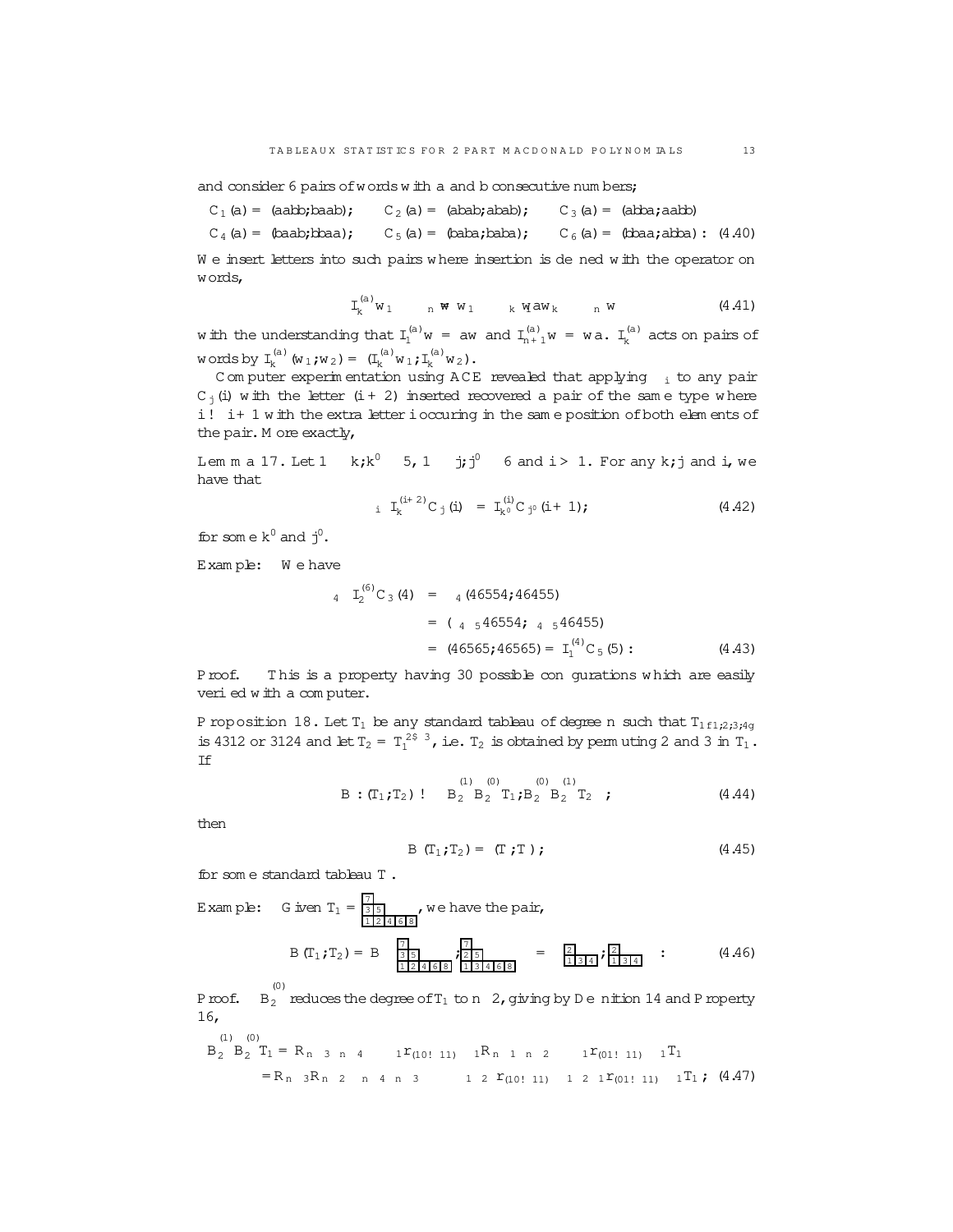where we have considered the relations  ${}_{1}R_{n-1} = R_{n-2} - 1$  and  ${}_{1}i = i 1 - 1$ . Sim ilarly, acting rst with  $B_2$ ,

 $(0)$   $(1)$  $B_2$   $B_2$   $T_2 = R_n$  3 n 4 1  $T_{(011 \ 11)}$  1  $R_n$  1 n 2 1  $T_{(101 \ 11)}$  1  $T_2$  $=R_{n}{}_{3}R_{n}{}_{2}{}_{n}{}_{4}{}_{n}{}_{3}{}_{1}{}_{2}{}_{1}{}_{2}{}_{1}{}_{2}{}_{011}{}_{11}{}_{11}{}_{1}{}_{2}{}_{1}{}_{1}{}_{101}{}_{11}{}_{11}{}_{1}{}_{1}{}_{1}{}_{2}$ : (4.48)

We act rst with  $r_{(10!11)}$  12  $r_{(01!11)}$  100  $T_1$  in the case that  $T_{1f1;2;3;4g}$  is 3124, obtaining a word with subword 1122 and letters  $3; \ldots; n$  2 occurring exactly once.  $T_2$ , de ned by permuting 2 and 3 in  $T_1$ , thus contains the subword 2134 which is sent to 2112 under  $r_{(011 \ 11)}$  1 2 1  $r_{(101 \ 11)}$  1, while the rem aining letters occur exactly as they do in  $r_{(10!11)}$  12  $r_{(01!11)}$  17. Consequently,

$$
B (T_1; T_2) = R_{n} 3R_{n} 2 n 4 \t I_{k_1}^{(n-2)} \t {4)} \t I_{k_n}^{(3)} \t {122;2112} ; \t (4.49)
$$

for some  $k_1$ ;::; $k_n$  4. Since 1 acts only on the letters 1,2 and 3, we may now use Lemma 17, where  $i = j = 1$ , to determ ine that the action of  $i_1$  results in

$$
B (T_1; T_2) = R_{n-3}R_{n-2-n-4} \t 2 T_{k_1}^{(n-2)} T_{k_n}^{(4)} \t T_{k}^{(1)} C_j (2) ; \t (4.50)
$$

for some j and r. Lemma 17, applied repeatedly in this manner, gives

$$
B (T_1; T_2) = R_{n} 3R_{n} 2 I_{r_1}^{(1)} I_{r_2}^{(2)} I_{r_n}^{(1)} I_{r_n}^{(2)} (n 3) ; \qquad (4.51)
$$

for some  $r_1, \ldots, r_{n-4}$  and some  $j^0$ . This is to say that the action of B on such a pair is equivalent to acting with  $R_{n}$  3 $R_{n}$  2 on a pair of tableaux that are identical in all letters except n 3 and n 2. Further, since R<sub>n 3</sub>R<sub>n 2</sub> rem oves these letters, we have proved the identity in the case 3124. A sequence of sim ilar argum ents m ay be used in the case that  $T_{1f1;2;3;4g}$  is 4312, and we get

$$
B (T_1; T_2) = R_{n-3} R_{n-2-n-4} \t 1 T_{k_1}^{(n-2)} T_{k_{n-5}}^{(4)} T_{k_{n-4}}^{(3)} (2112; 2211) : (4.52)
$$

A gain, successive applications of Lemma 17, beginning with the case  $i = 1$  and  $j = 4$ , prove the identity.

Lem m a 19. For  $T^0$  a standard tableau of degree n 4, we have that

$$
T^{0}2 B_{2}^{(0)} B_{2}^{(0)}
$$
 T (1)  $T_{f1,2,3,4g}^{0} 2 f1234;4123;3412g;$   
\n $T^{0}2 B_{2}^{(0)} B_{2}^{(1)}$  T (1)  $T_{f1,2,3,4g}^{0} 2 f4312;3124g;$   
\n $T^{0}2 B_{2}^{(1)} B_{2}^{(0)}$  T (1)  $T_{f1,2,3,4g}^{0} 2 f4213;2134g;$   
\n $T^{0}2 B_{2}^{(1)} B_{2}^{(1)}$  T (1)  $T_{f1,2,3,4g}^{0} 2 f4213;2134g;$   
\n $T^{0}2 B_{2}^{(1)} B_{2}^{(1)}$  T (1)  $T_{f1,2,3,4g}^{0} 2 f4321;3214;2413g;$   
\n $T^{0}T_{f1}f=h$  4 (4.53)

Proof. We begin by simultaneously proving the rst two cases of () ) and the others of () ) follow by transposition. Notice rst that B  $_2^{(0)}T = \frac{1}{T}T^{\infty}T^{\infty}$ , where  $T_{f1,2\sigma}^{0}$  is 12 and B<sub>2</sub><sup>(1)</sup> T =  $T_{T}^{\infty}$  T  $^{\infty}$ , where  $T_{f1,2\sigma}^{0}$  is 21 (see the proof of P roperty 13). The following action of B $_2^{(0)}$  begins with  $A_{n+1,m+1}$  adding a horizontal 2 strip to T  $^{\text{0}}$ resulting in tableaux that are all sem i-standard and containing the subword 12 (or 21). We act next with the succession of  $_n$ ;  $_n$  1; :::;  $_3$  im plying that the tableaux

 $14$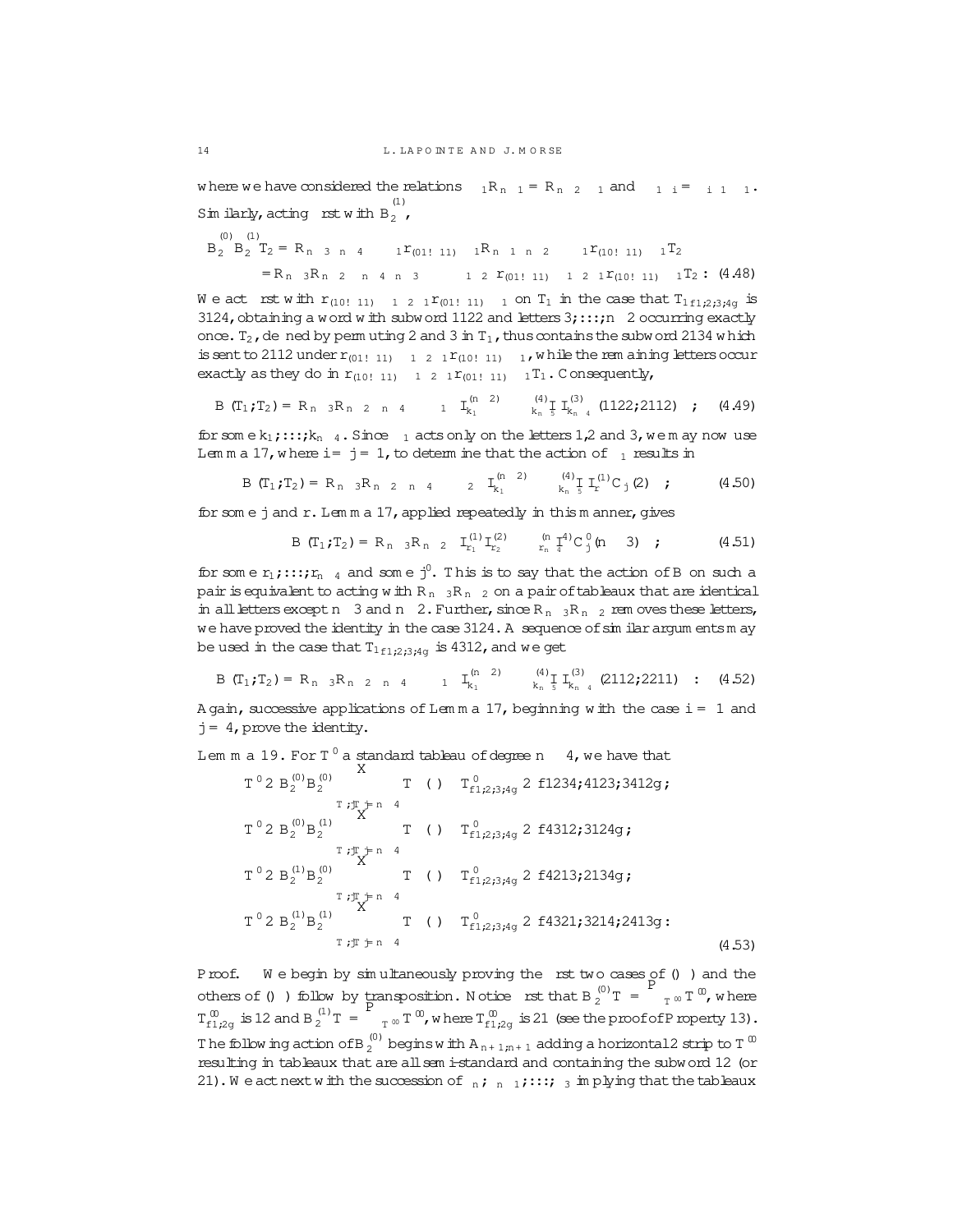rem ain sem i-standard and thus m ust each contain, in the rst case, the subword 1233, 3123 or 3312, and in the second, 3213 or 2133. The rem aining operations, aside from  $_1$ , act exclusively on these subwords as follow s;

$$
{}_{1}r_{(11! 01)} \t 1 \t 21233 = 1234 ;
$$
  
\n
$$
{}_{1}r_{(11! 01)} \t 1 \t 23123 = 4123 ;
$$
  
\n
$$
{}_{1}r_{(11! 01)} \t 1 \t 23312 = 3412 ;
$$
  
\n(4.54)

for the rst case and

$$
{}_{1}r_{(11! 01)} \t 1 \t 23213 = 4312 ;
$$
  
\n
$$
{}_{1}r_{(11! 01)} \t 1 \t 22133 = 3124 ;
$$
  
\n(4.55)

for the second, thus proving  $()$  ) for the two rst cases. To prove  $(( )$ , we are given a standard tableau T<sup>0</sup> with subword  $T_{f1;2;3;4g}^{0}$  in one of the four de ned disjoint sets; call this set S  $_{1}$ ;  $_{2}$ . Property 13 gives that T<sup>0</sup>, which is 2 H<sub>n</sub>, for n =  $\text{Tr }^{0}$ j is such that  $T^0 2 B_2^{(1)} B_2^{(2)} H_{n-4} = B_2^{(1)} B_2^{(2)}$ P  $f_{\text{f}}\bar{f}_{\text{in}}$  4g  $\text{T}$ , for some  $\frac{1}{12}$  f0;1g. But since we have just proven that for such T  $^0$ ,  $T_{\rm{f1;2;3;4g}}^{\,0}$  is contained in the set S  $_{1/2}$ , we see that  $_{1}$  =  $_{1}$  and the proposition is proven.

P roposition 20.0 n any standard tableau T, we have

$$
B_2^{(0)}B_2^{(1)}T = B_2^{(1)}B_2^{(0)}T \stackrel{25}{\phantom{}}^3;
$$
 (4.56)

where 2\$ 3 denotes a perm utation of the letters 2 and 3 in each tableaux.

Proof. Suppose there exists T  $^0 2$  B  $_2^{(0)}$  B  $_2^{(1)}$  T such that T  $^{02}$   $^3$  B B  $_2^{(1)}$  B  $_2^{(0)}$  T . Lemma 19 gives that every elem ent in  $B_2^{(0)}B_2^{(1)}$  T, in particular T  $^0$ , m ust contain either the subword 4312 or 3124. This implies that T  $^{025-3}$  must contain either 4213 or 2134 and thus by the sam e lem m a we have that

$$
T^{0^{2}\$^{3}}\ 2 B^{(1)}_{2}B^{(0)}_{2}T^{00}
$$
 (4.57)

for some  $T^{00}$   $\neq$  T. O bserve now that  $B_2^{(1)} B_2^{(0)} = T$ , in plies by P roposition 18 that  $B_2 \stackrel{(0)}{B_2}$   $T$   $0^{2}$ <sup>\$</sup>  $^3$  m ust also be T . Expression (4.57) then yields

$$
B_2 \t B_2
$$
  $B_2^{(1)} B_2^{(0)} T^{\omega} = T + \text{other term s}$  (4.58)

which by Property 15 gives that T  $^{\text{\textregistered}}$  = T and we reach a contradiction. We thus have that  $B_2^{(0)}B_2^{(1)}$  $\frac{1}{2}$  T  $\qquad$   $B_2^{(1)}B_2^{(0)}T$   $\qquad$   $\qquad$  We can also show in the same manner that  $B_2^{(0)}B_2^{(1)}$  $B_2^{(1)}$  T  $B_2^{(1)}$  B<sub>2</sub><sup>(0)</sup> T  $2^{\frac{2}{5}$  3, which proves the proposition.

We now de ne four pairs of words on consecutive num bers, a;b;c and d;

$$
D_1(a) = (bad;cabd);
$$
  $D_2(a) = (dbac;dcab);$   
\n $D_3(a) = (acdb;abcd);$   $D_4(a) = (cdba;bdca);$  (4.59)

These pairs often appear as the only distinct subwords in a given pair of sem istandard tableaux. M ore precisely, such a pair of sem i-standard tableaux, called  $(T_1;T_2)_{D_j(a)}$ , satis es  $T_1 = T_2^{b\$  c} and  $(T_{1_{fa,b;c;dg}};T_{2_{fa,b;c;dg}}) = D_j(a)$ . For example,

$$
\frac{5}{478}
$$
\n
$$
\frac{1236}{12316}
$$
\n
$$
\frac{1236}{1231}
$$
\n
$$
D_3(5)
$$
\n(4.60)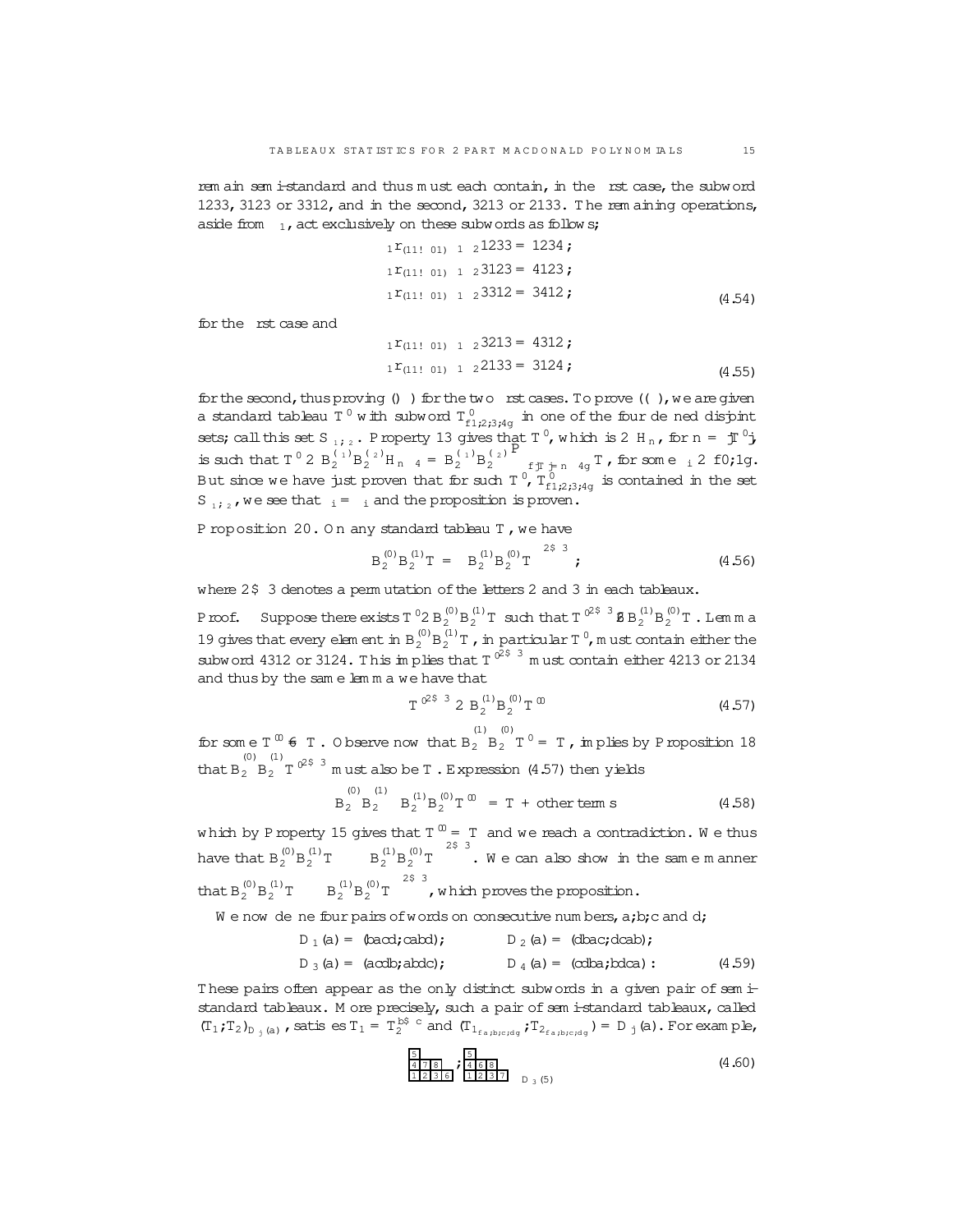is such a pair. One should note that  $(T_1, T_2)_{D_{1}(a)}$  is a pair of tableaux of the same shape since in any such sem i-standard tableaux, b and c never occur in the same row or column. W ith  $\,$ i de ned such that on pairs of words

$$
i: (w_1; w_2): (i \t i+1 \t i+2 \t i+3W_1; i \t i+1 \t i+2 \t i+3W_2); \t(4.61)
$$

Lemma 21. Let 1  $k_2; k_2^0; k_2^0$  5, 1  $k_1; k_1^0; k_1^0$  6, 1  $j; j^0; j^0$ 4 and i> 0. For any such  $k_1$ ; $k_2$ ; j and i, we have

$$
r_{(ii! \; ii \; 1)} \; iI_{k_1}^{(i+4)} I_{k_2}^{(i+4)} D_j \; (i) \; 2 \; I_{k_1^0}^{(i \; 1)} I_{k_2^0}^{(i)} D_{j^0} \; (i+1) \; ; \; I_{k_1^0}^{(i \; 1)} I_{k_2^0}^{(i+4)} D_{j^0} \; (i) \qquad (4.62)
$$

and

$$
r_{(ii! i 1 i)} \quad {}_{i}I_{k_{1}}^{(i+4)}I_{k_{2}}^{(i+4)}D_{j}^{(i)}2 \quad \stackrel{n}{I_{k_{1}^{(0)}}^{(i)}} I_{k_{2}^{(0)}}^{(i)}D_{j^{00}}(i+1) ; I_{k_{1}^{(0)}}^{(i-1)}I_{k_{2}^{(0)}}^{(i+4)}D_{j^{00}}(i) \quad \ \ (4.63)
$$

for some  $k_1^0$ ;  $k_1^0$ ;  $k_2^0$ ;  $k_2^0$ ;  $j^0$  and  $j^0$ .

Example: Starting w 
$$
\text{th } I_4^{(9)} I_2^{(9)} D_4 (5) = (798965; 698975), w = get
$$
  
4 (798965; 698975) = (597865; 596875): (4.64)

Under  $r_{(55!45)}$ , we recover  $I_1^{(4)} I_1^{(9)} D_4$  (5) and under  $r_{(55!54)}$ ,  $I_6^{(4)} I_2^{(9)} D_3$  (5). Proof. For each ithere are 60 cases that have been veried using a computer.

Lem m a 22. Let T and T<sup>0</sup> be standard tableaux of type  $(T \; ; T^0)_{D_{j}(i)}$  for some i; j. If standard tableaux T 2 B<sub>2</sub><sup>1</sup> and T<sup>0</sup> 2 B<sub>2</sub><sup>1</sup> T<sup>0</sup> are standard tableaux of the same shape for 2 f0; 1g, then T and  $T^0$  is a pair of type  $(T^0)_{D_{0,0}(i+1)}$  or  $(T;T^0)_{D_{r^0}(i+2)}$ , for some j<sup>0</sup>.

P roof. We start with the case = 0 and split the action of B<sub>2</sub><sup>(0)</sup> into a sequence of operations beginning with  $A_{n+1,m+1}$ . As such, we consider a sem i-standard tableau T obtained by adding an arbitrary horizontal 2-strip to T. We denote by  $T<sup>0</sup>$ , the sem i-standard tableau of the same shape that is obtained by adding this horizontal2-strip to T<sup>0</sup> and thus T and T<sup>0</sup> are a pair of type  $(T, T^0)_{D_{1,2}(i)}$ . Next in the sequence of operations dening B  $_2^{(0)}$  is  $_{i+4}$  n which, acting only on the letters i+ 4;:::;n, must preserve the similarity in T and  $T^0$ . If i  $6$  1, since acting with  $_{i-1}$  am ounts to applying either  $r_{(ii)}$  ii 1) or  $r_{(ii)}$  i 1i), acting on both elements with i i i i i i i  $\frac{1}{2}$  i i 3 using Lemma 21, gives a pair of semi-standard tableaux of type  $(T, T^0)_{D_{1^0}(i+1)}$  or  $(T, T^0)_{D_{1^0}(i)}$ . There rem ains to act with  $_1r_{11!011}$ :::  $_1$  2, which leads to pairs of standard tableaux of type  $(TT^0)_{D_{\gamma^0}(i+2)}$  or  $(TT^0)_{D_{\gamma^0}(i+1)}$ . In the case where i = 1, acting on both elements with  $\frac{1}{1}r_{(111-01)}$  1 2 3 4, gives, from Lemma 21, pairs of standard tableaux of type  $(T^{\prime},T^0)_{D_{\rightarrow 0}(3)}$  or  $(T^{\prime},T^0)_{D_{\rightarrow 0}(2)}$ , nally proving the lemma for = 0. To prove the lemma in the case  $B_2^{(1)}$ , we observe that, for  $T_1$  and  $T_2$  standard tableaux,

$$
(T_1; T_2)_{D_{1}(a)} = (T_2^t; T_1^t)_{D_{2}(a)} \t (T_1; T_2)_{D_{2}(a)} = (T_2^t; T_1^t)_{D_{1}(a)} ;
$$
  
\n
$$
(T_1; T_2)_{D_{3}(a)} = (T_2^t; T_1^t)_{D_{4}(a)} \t (T_1; T_2)_{D_{4}(a)} = (T_2^t; T_1^t)_{D_{3}(a)} ;
$$
 (4.65)

 $B_2^{(1)}T = (B_2^{(0)}T^t)^t$  thus in plies that the proof in this case is exactly the proof for  $B_2^{(0)}$  w ith every pair reversed plus an additional reversal of the pairs at the end, accounting for the last transposition in  $B_2^{(1)}$ .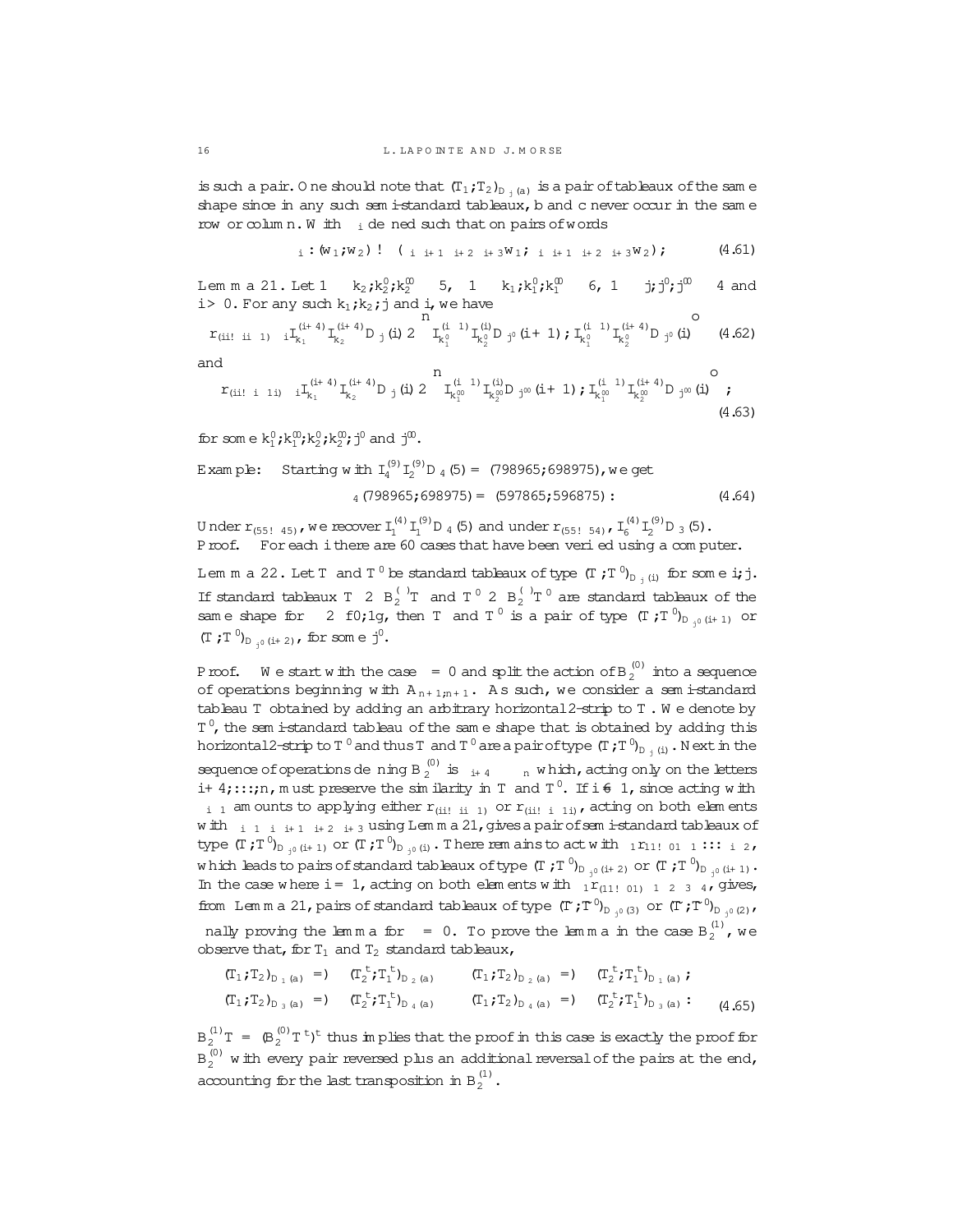Lem m a 23. If T and T  $^0$  are a pair of standard tableaux of type (T ; T  $^0{\rm p}_{\rm j\ (i)}$  then

$$
z(T) = qz(T^0)
$$
: (4.66)

Proof. We have a lready noted that  $( T \ ; T \ ^0)_{D_{-j} \ (i)}$  is a pair of tableaux with the same shape. Further, the de nition of cocharge gives cocharge( $T$ ) = cocharge( $T$ <sup>0</sup>) + 1; for example, for  $D_1(a) = (bacd;cabd)$ , we have

$$
\text{cocharge}(\Gamma) = c_1 + \quad \text{at } c(c_a + 1) + (c_a + 1) + (c_a + 1) + c_{a+4} + \quad \text{at } c
$$
\n
$$
\text{cocharge}(\Gamma^0) = c_1 + \quad \text{at } c(c_a) + (c_a + 1) + (c_a + 1) + c_{a+4} + \quad \text{at } c
$$
\n
$$
\text{(4.67)}
$$

giving cocharge (T) = cocharge (T<sup>0</sup>) + 1 as claim ed.

De nition 24. Wede ne, for  $v = (q; \ldots; v_k)$  with  $v_i$  2 f0;1g,

$$
U_v^{(1)} = B_2^{(v_1)}
$$
  ${}^{(v_n)}_{2}H$  ; 2 f0;1g : (4.68)

P roposition 25. For any  $v = (v_1; \ldots; v_k)$  and  $v = (v_1; \ldots; v_k, v_k)$ , with  $v_i; v_i \geq 2$ f0;1g and  $k; k^0$  0, we have

z 
$$
(U_{v,i,j,iv}^{(1)}) = qz
$$
  $(U_{v,i,j,iv}^{(1)})$  2 f0;1g: (4.69)

Proof. We begin by show ing that this identity holds in the case that v is empty. Since  $U_{1;0;v}^{(1)} = B_2^{(1)} B_2^{(0)}$ P T and  $U_{0;1;v}^{(1)} = B_2^{(0)} B_2^{(1)}$ P  $_{\textrm{\tiny{T}}}$  T , each tableau T $_{1}$  2 U  $_{1;0,\textrm{\tiny{IV}}}^{(+)}$ can be paired with some  $T_1^0 2 U_{0;1;v}^{(1)}$  such that  $T_1^0 = T_1^{25/3}$  by Proposition 20 and such that  $T_{1f1;2;3;4g}$  2 f4213;2134g by Lemma 19. This implies that  $T_1$  and  $T_1^0$  are of type  $(T_1; T_1^0)_{D_{-j}(1)}$  where j = 1 or 2 which, using Lemma 23, proves the identity for  $v = 0$ . We now proceed to the case when  $v = 0$  or  $(1)$  by acting with  $B_2^{(-)}$ on the pairs obtained when  $v = 0$ . These pairs  $(T_1; T_1^0)_{D_{1}(1)}$  are thus sent to a pair of sum s of standard tableaux that, by Lem m a 22, can be paired by types  $(T_2; T_2^0)_{D_j(i)}$  for some j = 1;2;3 or 4 and some i = 3 or 4. For any v, we repeat this process and obtain that each T 2  $\texttt{U}^{(+)}_{\texttt{v};1;0;\texttt{v}}$  can be paired with som e standard tableau T  $^0$  2 U  $_{\rm v;0;1;v}^{(+)}$  where this pair is of type (T;T  $^0$ )<sub>D j(i)</sub>, for 1 j 4 and 1 i n 3. Lem m a 23 then proves the theorem.

Theorem 26. Let  $;v_i 2 \text{ f0};1g.$  For any  $v = (v_1;...;v_k)$  we have

$$
z \t(U_{V}^{(1)}) = U_{V}^{(2)}: \t(4.70)
$$

Proof. Recall that the action of B  $_2^{(0)}$  and B  $_2^{(0)}$  + B  $_2^{(1)}$  was determined in Properties 4 and 5, respectively. We have further, by C orollary 9, that

$$
H_{2m + 1+}
$$
;  $[X; q; t] = \int_{V}^{0} U_{V}^{(1)};$  (4.71)

where  $v = (0, v)$  for som  $ev = (v_1, \ldots, v_m)$ . O bserve that we have proved equivalent actions for the operators  $B_2^{(0)}$  and  $B_2^{(0)} + B_2^{(1)}$  in Properties 12 and 13, giving

$$
H_{2m + \gamma_{+}} \to \sum_{v}^{X} U_{v}^{(1)};
$$
 (4.72)

where v is as before. We thus have, since z  $(H_m, \cdot) = H_m, \cdot K$  ; q;t],

$$
H_{2m + \gamma + j} \times [q; t] = \int_{V}^{t} z (U_{V}^{(i)}) = \int_{V}^{t} U_{V}^{(i)};
$$
 (4.73)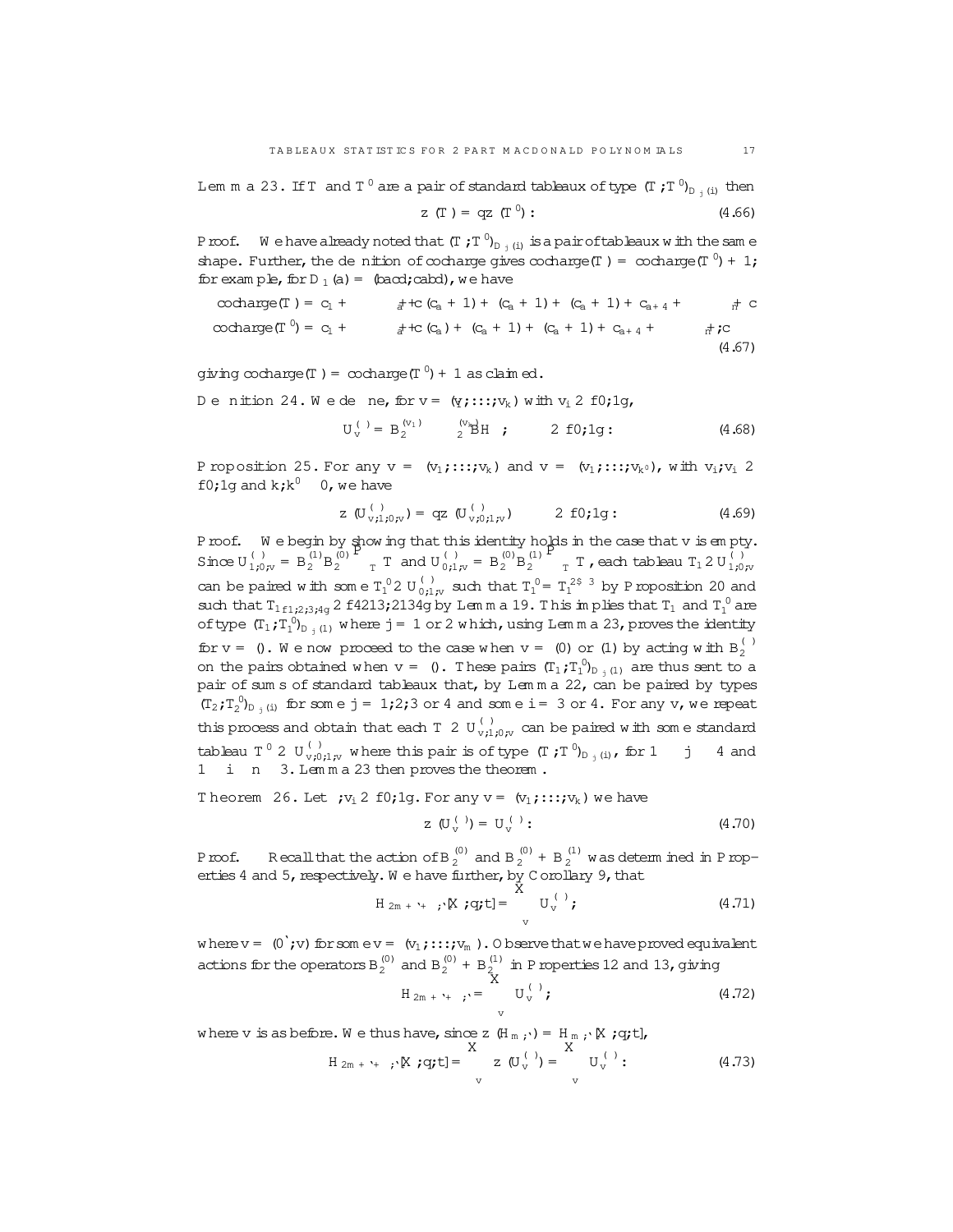We convert the expression such that we are summing only over dominant vectors  $v_d = (0^{m + \lceil k/2 \rceil})$  for some k by using the following implication of the  $v_q$ com m utation' relations proven in P roperty 6 and P roposition 25: U  $\frac{1}{10}$  $\left(\begin{smallmatrix} \mathbf{v} \end{smallmatrix}\right) \;=\; \mathbf{q'}^{\mathbf{v}(\mathbf{v})} \mathbf{U}_{\mathbf{v}_\mathrm{d}}^{\mathbf{v}(\mathbf{v})}$ and z  $(\bigcup_{i=1}^{\binom{n}{2}}$  $(v_i)(y_i) = q'(x_i)$ , where '( ) is the length of the permutation such that  $(v) = v_d$ . This gives

$$
H_{2m + \nu_{+}}, \, \nabla, \, \mathbf{g}_{j}t = \n\begin{array}{c}\nX \\
 d_{v_{d}}^{m}, \, \nabla, \, \mathbf{g}_{j}t = \n\end{array}\n\begin{array}{c}\nX \\
 d_{v_{d}}^{m}, \, \nabla, \, \mathbf{g}_{j}t = \n\end{array}\n\begin{array}{c}\nX \\
 d_{v_{d}}^{m}, \, \nabla, \, \mathbf{g}_{j}t = \n\end{array}\n\begin{array}{c}\n(4.74) \\
(4.74)\n\end{array}
$$

where  $d_{v_d}^{m, i'}(q) =$ P  $(v) = v_d$   $q'(t)$ . For  $2m + 2t + = n$ , the num ber of possible  $v_d$ is bn=2c+ 1, exactly the num ber of partitions of n of length 2. W e thus have, from (4.74), that  $U_{v_d}^{(-)}$  and z  $(U_{v_d}^{(-)})$  are both bases for V, the Q [q;t]-linear span of fH  $K$ ;q;t]g<sub>'( )</sub> 2.W e see from expression (4.74) again, that the transition m atricesfrom fH [X ;q;t]g'( ) <sup>2</sup> to fU ( ) <sup>v</sup><sup>d</sup> g<sup>v</sup><sup>d</sup> and from fH [X ;q;t]g'( ) <sup>2</sup> to fz (U ( ) <sup>v</sup><sup>d</sup> )g<sup>v</sup><sup>d</sup> are identical. Since these are invertible m atrices, we have that  $U_{v_d}^{(n)} = z U_{v_d}^{(n)}$ , which can be extended to  $U_v^{(-)} = z (U_v^{(-)})$  using Property 6 and Proposition 25.

### 5. A statistic for M acdonald polynom ials in 2 parts

It is now clear from the previous theorem and  $(3.28)$  that for  $d = 2m + 2' +$ , we have

$$
J_{2m + \gamma + \gamma} \times \text{; q; t]} = \sum_{v = (v_1, \dots, v_{m + \gamma})} q^{(1-d) \text{; y; t} + 2n \text{; w)} \cdot t^{\gamma} \text{; y; t}} z (U_v^{(1)}) \tag{5.1}
$$

where  $\dot{y}$  and n(v) are as de ned in Proposition 8. To provide an expression for  $J$   $K$ ; q;t] w ith coe cients that are determ ined by statistics, we associate to any standard tableau a vector 2  $f0;1g^k$  called a "dom ino" vector. The dom ino vector is determ ined by the succession of applications of  $B_2^{(0)}$  and  $B_2^{(1)}$  that build the associated standard tableau. Since any standard tableau T such that  $T_{f1,2g} = 12$ (or 21) can be obtained by acting with  $B_2^{(0)}$  (or  $B_2^{(1)}$ ) on a predecessor T<sup>0</sup>, such a succession is determ ined recursively using Property 15.

T heorem 27. The M acdonald polynom ials indexed by partitions with 2 parts are

$$
J_{2m + \gamma_{+}} \rightarrow \sum_{\substack{\mathcal{T} \ni d}}^X \text{Stat}(\mathcal{T}) S_{\text{shape}(\mathcal{T})} \, \mathbb{K}^{\mathcal{T}} \mathbf{I}; \tag{5.2}
$$

where  $d = 2m + 2' +$  and

$$
\text{Stat}(\mathbb{T}) = q^{\text{cocharge}(\mathbb{T})} q^{(1-d)\text{div}(\mathbb{T})\text{y} + 2n\text{ (div}(\mathbb{T})) \cdot \mathbf{t}} \text{ if } \mathbb{F}^{(1)} \text{;}
$$
 (5.3)

with the dom ino vector, dv(T) =  $(dv_1; \ldots; dv_{m+1})$ , obtained recursively by

$$
\begin{array}{ccc}\n & 8 & & (0) \\
 & \geq & 0; \text{dv } B_2 T & \text{if } T_{f1,2g} = 12 \\
 & \text{dv } (T) = & \sum_{\geq \atop \text{if } T_1 \text{dv } B_2 T} & \text{if } T_{f1,2g} = 21 \\
 & \text{if } T \text{ has degree 1}\n\end{array} \tag{5.4}
$$

Proof. The theorem follows directly from  $(5.1)$  and Property 15.